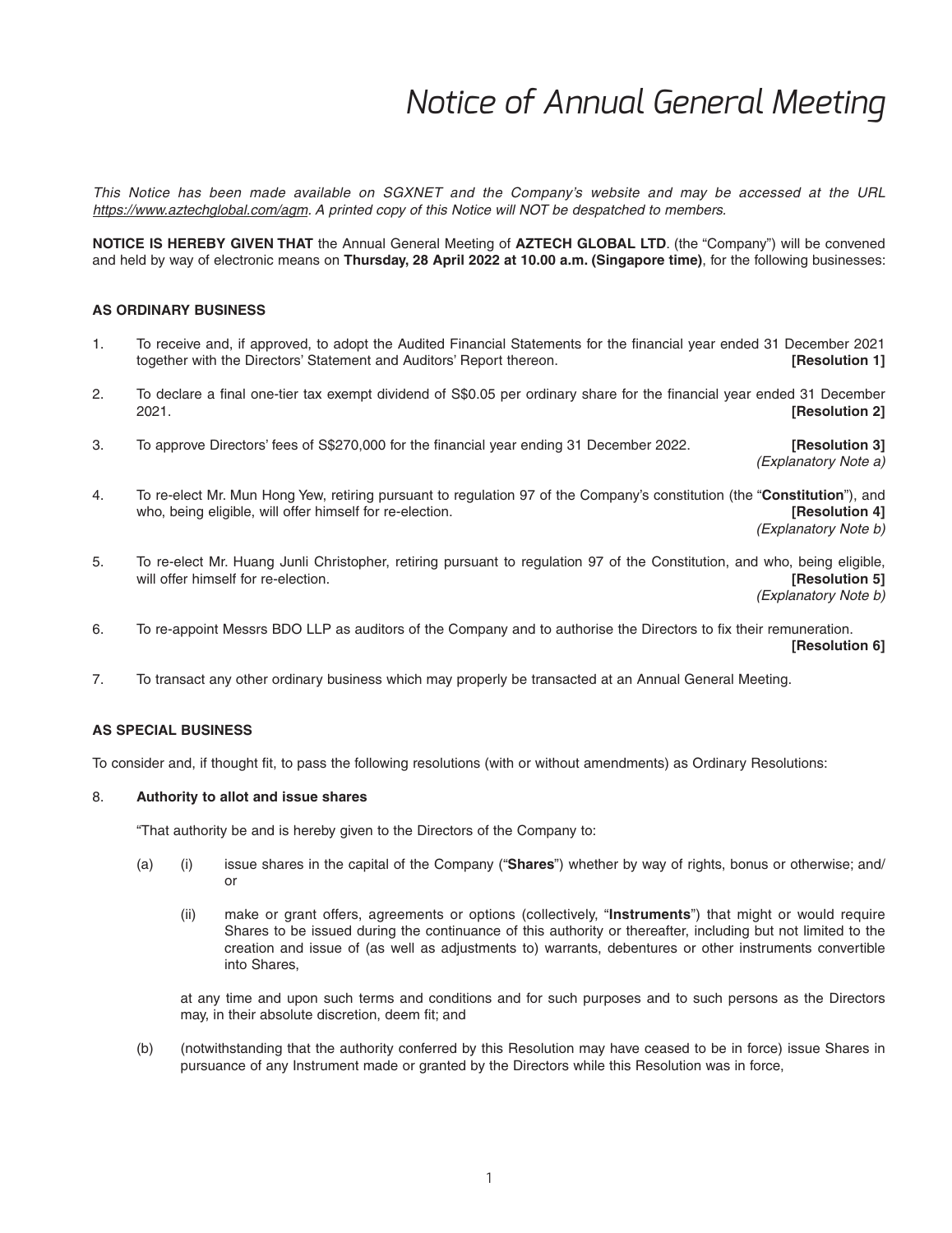provided that:

- (1) the aggregate number of Shares to be issued pursuant to this Resolution (including Shares to be issued in pursuance of Instruments made or granted pursuant to this Resolution) does not exceed fifty per cent. (50%) of the total number of issued Shares (excluding treasury shares and subsidiary holdings) (as calculated in accordance with paragraph (2) below), of which the aggregate number of Shares to be issued other than on a pro rata basis to shareholders of the Company (including Shares to be issued in pursuance of Instruments made or granted pursuant to this Resolution) shall not exceed twenty per cent. (20%) of the total number of issued Shares (excluding treasury shares and subsidiary holdings) (as calculated in accordance with paragraph (2) below);
- (2) (subject to such manner of calculation as may be prescribed by the Singapore Exchange Securities Trading Limited ("SGX-ST")) for the purpose of determining the aggregate number of Shares that may be issued under paragraph (1) above, the percentage of the total number of issued Shares (excluding treasury shares and subsidiary holdings) shall be based on the total number of issued Shares (excluding treasury shares and subsidiary holdings) at the time this Resolution is passed, after adjusting for:
	- (i) new Shares arising from the conversion or exercise of any convertible securities;
	- (ii) new Shares arising from exercising share options or the vesting of share awards, provided the share options or share awards were granted in compliance with the Listing Manual of the SGX-ST; and
	- (iii) any subsequent bonus issue or consolidation or subdivision of Shares,

 provided further that adjustments in accordance with sub-paragraphs (2)(i) and (ii) above are only to be made in respect of new Shares arising from convertible securities, share options or share awards which were issued and are outstanding or subsisting at the time of the passing of this Resolution;

- (3) in exercising the authority conferred by this Resolution, the Company shall comply with the provisions of the Listing Manual of the SGX-ST for the time being in force (unless such compliance has been waived by the SGX-ST) and the Constitution for the time being of the Company; and
- (4) (unless revoked or varied by the Company in General Meeting) the authority conferred by this Resolution shall continue in force until the conclusion of the next Annual General Meeting of the Company or the date by which the next Annual General Meeting of the Company is required by law to be held, whichever is the earlier."

 **[Resolution 7]**  *(Explanatory Note c)*

### 9. **Renewal of the Share Purchase Mandate**

"That:

- (a) for the purposes of Sections 76C and 76E of the Companies Act 1967 of Singapore (the "**Companies Act**") as may be amended from time to time, the exercise by the Directors of the Company of all the powers of the Company to purchase or otherwise acquire issued and fully paid ordinary shares in the Company (the "**Shares**") not exceeding in aggregate the Prescribed Limit (as hereinafter defined), at such price or prices as may be determined by the Directors of the Company from time to time up to the Maximum Price (as hereinafter defined), whether by way of:
	- (i) market purchases (each a "**Market Purchase**") on the SGX-ST; and/or
	- (ii) off market purchases (each an "**Off-Market Purchase**") effected otherwise than on the SGX-ST in accordance with any equal access scheme(s) as may be determined or formulated by the Directors of the Company as they consider fit, which scheme(s) shall satisfy all the conditions prescribed by the Companies Act,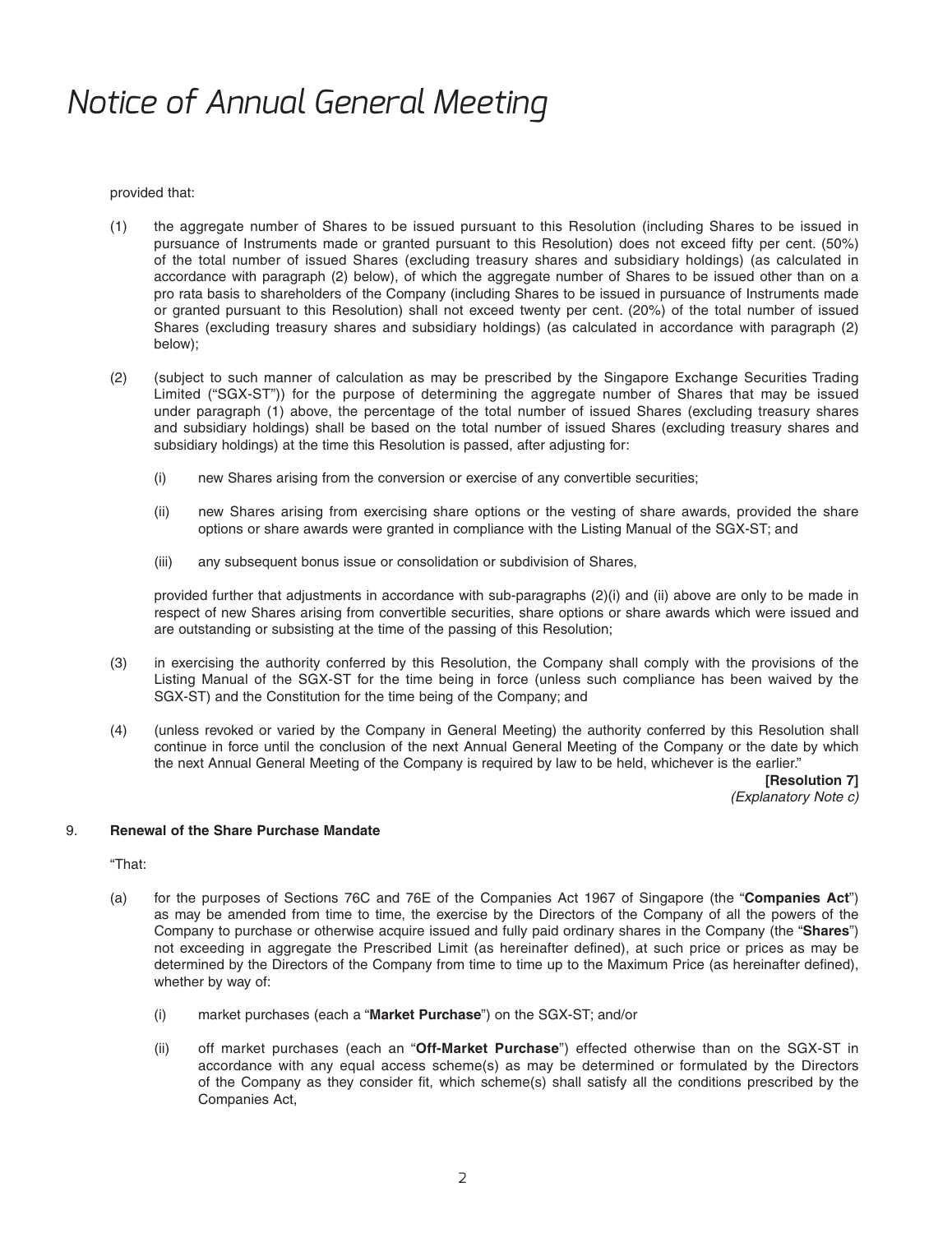and otherwise in accordance with all other laws, regulations and listing rules of the SGX-ST as may for the time being be applicable, be and is hereby authorised and approved generally and unconditionally (the "**Share Purchase Mandate**");

- (b) unless varied or revoked by the Company in general meeting, the authority conferred on the Directors of the Company pursuant to the Share Purchase Mandate in paragraph (a) of this Resolution may be exercised by the Directors of the Company at any time and from time to time during the period commencing from the date of the passing of this Resolution and expiring on the earliest of:
	- (i) the date on which the next Annual General Meeting of the Company is held or required by law to be held;
	- (ii) the date on which purchases or acquisitions of Shares are carried out to the full extent mandated; or
	- (iii) the date on which the authority conferred by the Share Purchase Mandate is revoked or varied by the Company in general meeting;
- (c) in this Resolution:

"**subsidiary holdings**" has the meaning ascribed to it in the listing rules of the SGX-ST;

 "**Prescribed Limit**" means, subject to the Companies Act, 10% of the total number of issued Shares of the Company (excluding subsidiary holdings and any Shares which are held as treasury shares) as at the date of the passing of this Resolution; and

 "**Maximum Price**", in relation to a Share to be purchased or acquired, means an amount (excluding brokerage, stamp duties, applicable goods and services tax and other related expenses) not exceeding:

- (i) in the case of a Market Purchase, 105% of the Average Closing Price (as defined hereinafter); and
- (ii) in the case of an Off-Market Purchase, 120% of the Average Closing Price (as defined hereinafter),

where:

"Average Closing Price" means the average of the Closing Market Prices of the Shares over the last five (5) Market Days on the SGX-ST, on which transactions in the Shares were recorded, immediately preceding the day of the Market Purchase by the Company or, as the case may be, the date of the making of the offer pursuant to the Off-Market Purchase, and deemed to be adjusted for any corporate action that occurs during such five-Market Day period and the day of the Market Purchase or, as the case may be, the date of the making of the offer pursuant to the Off-Market Purchase;

 "**Closing Market Price**" means the last dealt price for a Share transacted through the SGX-ST's trading system as shown in any publication of the SGX-ST or other sources;

 "**date of the making of the offer**" means the date on which the Company announces its intention to make an offer for the purchase or acquisition of Shares from shareholders, stating the purchase price (which must not be more than the Maximum Price calculated on the foregoing basis) for each Share and the relevant terms of the equal access scheme for effecting the Off-Market Purchase; and

"**Market Day**" means a day on which the SGX-ST is open for trading in securities; and

 (d) the Directors of the Company be and are hereby authorised to complete and do all such acts and things (including executing such documents as may be required) as they may consider expedient or necessary to give effect to the transactions contemplated by this Resolution. *IRESOLUTION* **[Resolution 8]** 

 *(Explanatory Note d)*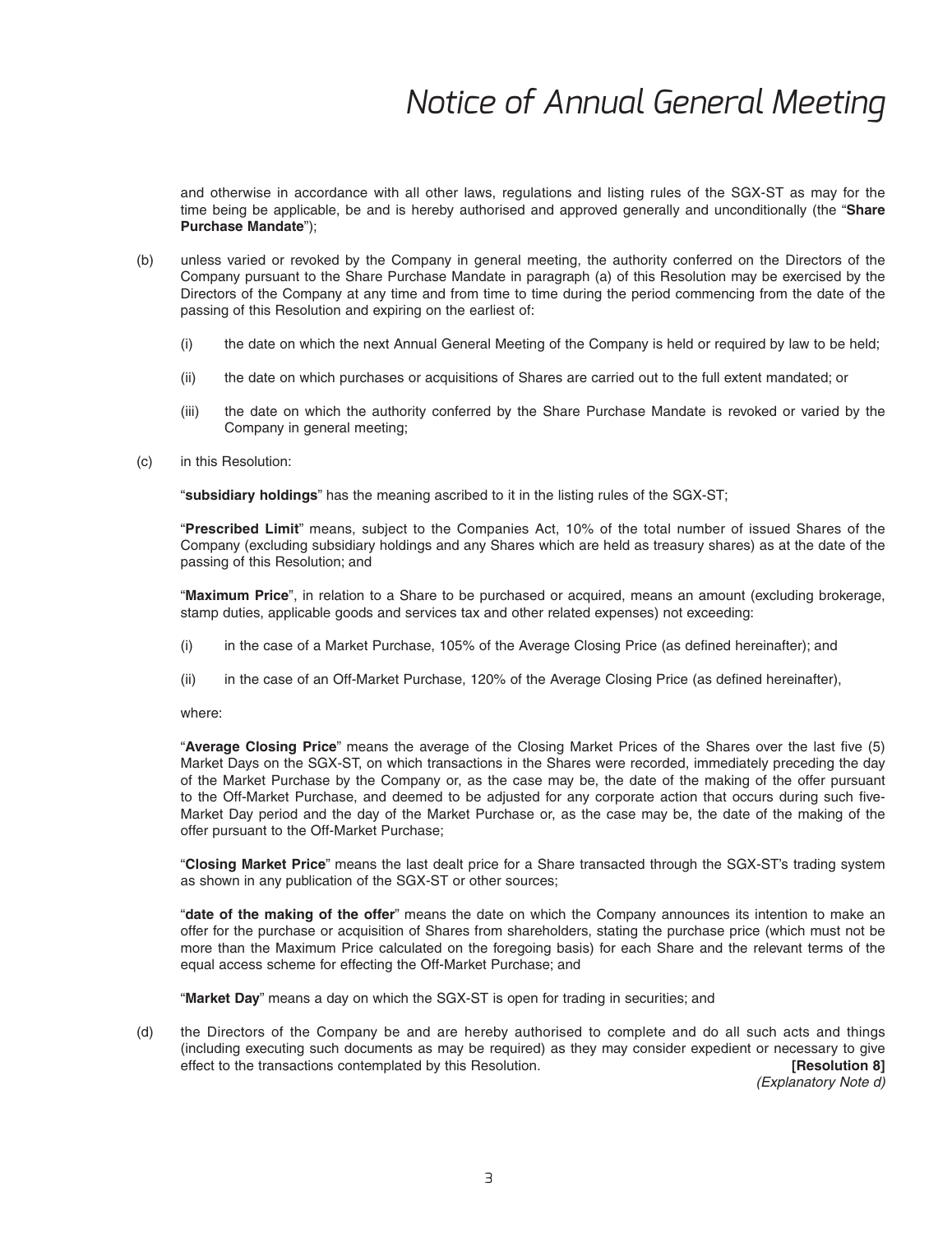#### 10. **Authority to grant Options and to allot and issue Shares in accordance with the Aztech Employee Share Option Scheme ("Aztech ESOS")**

"That approval be and is hereby given to the Directors of the Company to:

- (a) offer and grant Options in accordance with the provisions of the Aztech ESOS; and
- (b) allot and issue from time to time such number of fully paid-up Shares as may be required to be allotted and issued pursuant to the exercise of the Options under the Aztech ESOS granted while this Resolution was in force (notwithstanding that such issue of Shares may occur after the expiration of the authority contained in this Resolution),

 provided that the aggregate number of Shares to be allotted and issued pursuant to the Aztech ESOS on any date, when aggregated with the number of Shares issued or issuable or existing Shares delivered or deliverable in respect of Options under the Aztech ESOS, awards under the Aztech Performance Share Plan and any other share schemes of the Company, shall not exceed fifteen per cent. (15%) of the total number of issued Shares (excluding treasury shares and subsidiary holdings) on the day immediately preceding the date on which the Option is granted." [Res and subsidiary holdings) on the day immediately preceding the date on which the Option is granted."  *(Explanatory Note e)*

#### 11. **Authority to grant Awards and to allot and issue Shares under the Aztech Performance Share Plan ("Aztech PSP")**

"That approval be and is hereby given to the Directors of the Company to:

- (a) grant Awards in accordance with the provisions of Aztech PSP; and
- (b) allot and issue from time to time such number of fully paid-up Shares as may be required to be delivered pursuant to the release of the Awards under the Aztech PSP granted while this Resolution was in force (notwithstanding that such issue of Shares may occur after the expiration of the authority contained in this Resolution),

 provided that the aggregate number of Shares to be allotted and issued pursuant to the release of the Awards under the Aztech PSP on any date, when aggregated with the number of Shares issued or issuable or existing Shares delivered or deliverable in respect of Awards under the Aztech PSP, Options under the Aztech ESOS and any other share schemes of the Company, shall not exceed fifteen per cent. (15%) of the total number of issued Shares of the Company (excluding treasury shares and subsidiary holdings) on the day immediately preceding the date on which the Award is granted." **[Resolution 10]**

 *(Explanatory Note f)*

### 12. **Authority to allot and issue Shares pursuant to the Aztech Scrip Dividend Scheme**

 "That approval be and is hereby given to the Directors of the Company to allot and issue from time to time such number of new ordinary shares in the Company as may be required to be allotted and issued under the Aztech Scrip Dividend Scheme, on such terms and conditions as may be determined by the Directors and to do all acts and things which they may in their absolute discretion deem necessary or desirable to carry the same into effect." **[Resolution 11]**  *(Explanatory Note g)*

#### **By Order of the Board**

Ms Pavani Nagarajah Company Secretary 8 April 2022 Singapore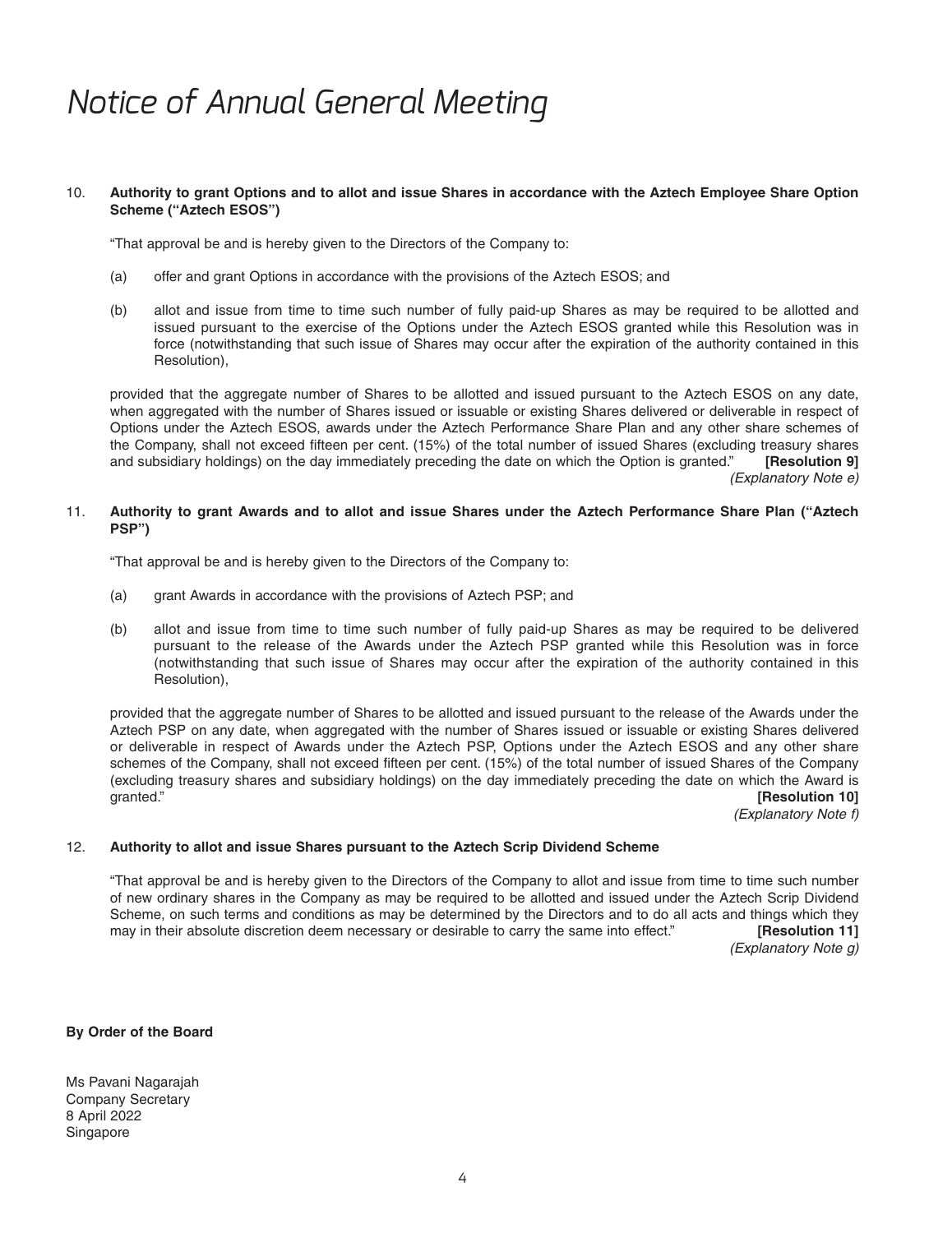#### **Explanatory Notes:**

#### **a. Ordinary Resolution 3**

Ordinary Resolution 3, if passed, will facilitate payment of the Directors' fees for the financial year ending 31 December 2022. The Directors' fees for Mr. Mun Hong Yew, Mr. Mun Weng Hung, Mr. Tan Teik Seng, Mr. Tan Jwee Meng and Mr. Huang Junli Christopher will be paid in four (4) instalments on a quarterly basis, within 30 days of the end of each quarter, with the payment for the first quarter of the year to be paid within 30 days of the receipt of approval of the members at the forthcoming Annual General Meeting ("**AGM**"). The aggregate amount of Directors' fees for the said Directors is calculated on the assumption that all Directors will hold office for the whole of the financial year ending 31 December 2022.

#### **b. Ordinary Resolutions 4 and 5**

Mr. Mun Hong Yew will, upon re-election, remain as the Chief Executive Director of the Company.

 Mr. Huang Junli Christopher will, upon re-election as a Director of the Company, remain as an Independent Director, the Chairman of the Nominating Committee and a member of the Audit Committee and Remuneration Committee.

The profiles of Mr. Mun Hong Yew and Mr. Huang Junli Christopher can be found in the "Board of Directors" section of the Company's Annual Report 2021 and the additional information required by Rule 720(6) of the Listing Manual of the SGX-ST is provided in the "Additional Information on Directors Seeking Re-election" section of the Company's Annual Report 2021.

#### **c. Ordinary Resolution 7**

 Ordinary Resolution 7, if passed, will empower the Directors to issue Shares in the capital of the Company and to make or grant instruments (such as warrants or debentures) convertible into Shares, and to issue Shares in pursuance of such instruments, up to a number not exceeding fifty per cent. (50%), of which up to twenty per cent. (20%) may be issued other than on a pro rata basis to shareholders of the Company.

 For the purpose of determining the aggregate number of Shares that may be issued, the percentage of issued Shares shall be based on the total number of issued Shares (excluding treasury shares and subsidiary holdings) in the capital of the Company at the time that Ordinary Resolution 7 is passed, after adjusting for (a) new shares arising from the conversion or exercise of any convertible securities or share options or vesting of share awards which were issued and are outstanding or subsisting at the time that Ordinary Resolution 7 is passed, and (b) any subsequent bonus issue or consolidation or subdivision or shares. This authority will, unless revoked or varied at a general meeting, expire at the next annual general meeting of the Company, or by the date by which the next annual general meeting of the Company is required by law to be held, whichever is earlier.

#### **d. Ordinary Resolution 8**

Ordinary Resolution 8 relates to the renewal of the mandate, which was first approved by the shareholders at an extraordinary general meeting held on 13 October 2021, authorising the Company to purchase its own Shares. Please refer to the Appendix to this Notice of AGM for more information.

#### **e. Ordinary Resolution 9**

 Ordinary Resolution 9, if passed, will empower the Directors to offer and grant Options under the Aztech ESOS and to allot and issue new Shares in the capital of the Company upon the exercise of such Options in accordance with the Aztech ESOS (as may be modified by the Committee from time to time), provided that the aggregate number of Shares to be allotted and issued pursuant to the Aztech ESOS, when aggregated with the number of Shares issued or issuable or existing Shares delivered or deliverable in respect of Options under the Aztech ESOS, awards under the Aztech PSP and any other share schemes of the Company shall not exceed fifteen per cent. (15%) of the total number of issued Shares (excluding treasury shares and subsidiary holdings) on the day immediately preceding the date on which an Option is granted.

#### **f. Ordinary Resolution 10**

 Ordinary Resolution 10, if passed, will empower the Directors to grant Awards and to issue and allot Shares pursuant to the vesting of the Awards under the Aztech PSP. The grant of Awards under the Aztech PSP will be made in accordance with the provisions of the Aztech PSP. The aggregate number of Shares which may be issued pursuant to the Aztech PSP, when aggregated with the number of Shares issued or issuable or existing Shares delivered or deliverable in respect of Awards under the Aztech PSP, Options under the Aztech ESOS and any other share schemes of the Company shall not exceed fifteen per cent. (15%) of the total number of issued Shares (excluding treasury shares and subsidiary holdings) on the day immediately preceding the date on which the Award is granted.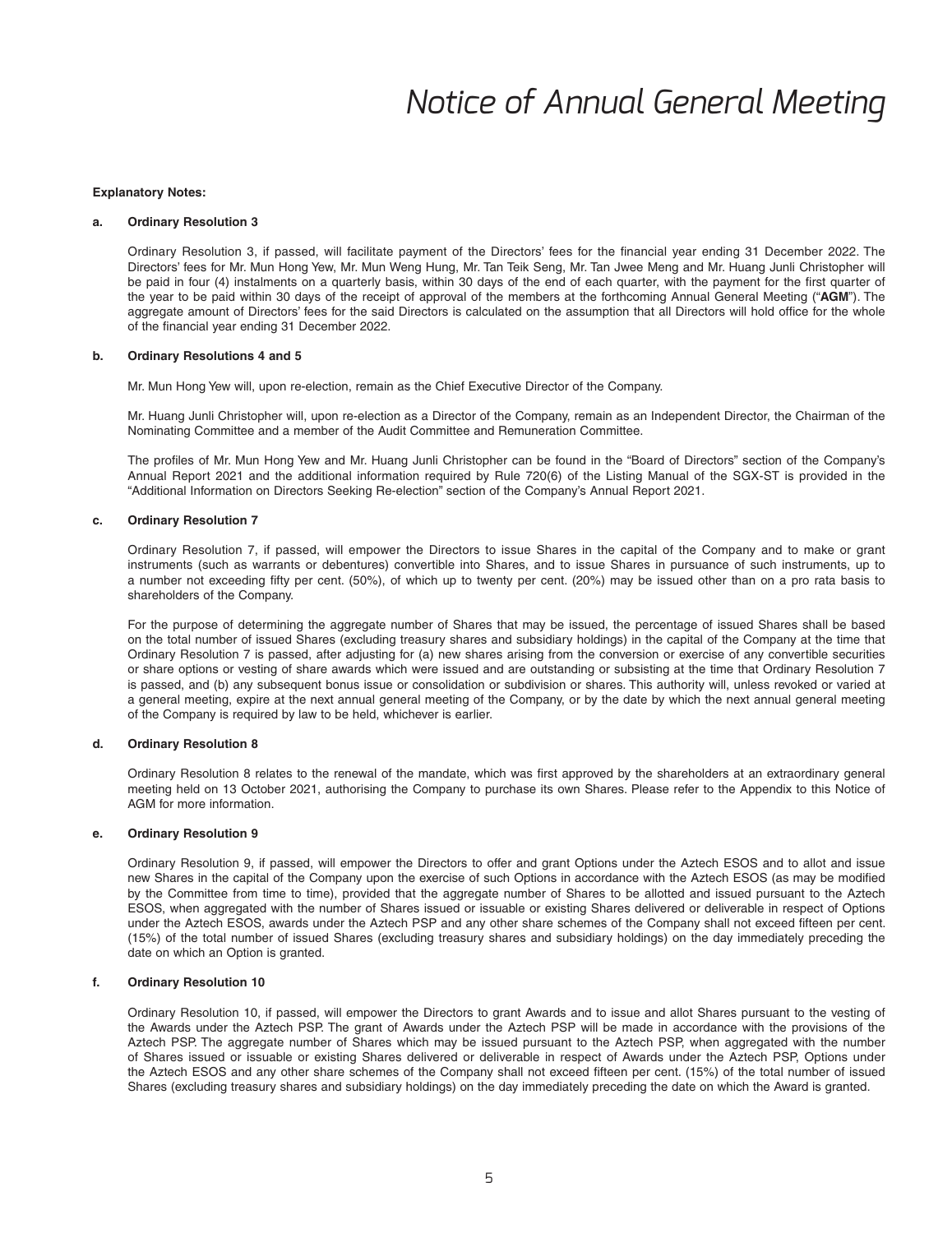#### **g. Ordinary Resolution 11**

 Ordinary Resolution 11, if passed, will authorise the Directors to allot and issue Shares of the Company pursuant to the Aztech Scrip Dividend Scheme ("**Scrip Dividend Scheme**") to participating shareholders who, in respect of a qualifying dividend, have elected to receive scrip in lieu of the cash amount, in whole or in part, of that qualifying dividend. The authority will continue until the next annual general meeting of the Company, or the date by which the next annual general meeting is required by law to be held, whichever is earlier (unless such authority is revoked at a general meeting). Authority sought under Ordinary Resolution 11 is in addition to the general authority to issue Shares sought under Ordinary Resolution 7. For the avoidance of doubt, the Scrip Dividend Scheme is not applicable to the final one-tier tax exempt dividend of S\$0.05 per ordinary share for the financial year ended 31 December 2021, as proposed in Ordinary Resolution 2.

#### **NOTICE OF RECORD DATE AND DISTRIBUTION PAYMENT DATE**

As stated in the Notice of Record Date set out in the Company's announcement dated 22 February 2022, the Company wishes to notify shareholders that the Transfer Book and Register of Members of the Company will be closed at 5.00 p.m. (Singapore time) on 9 May 2022 for the purpose of determining shareholders' entitlements to the proposed final dividend of S\$0.05 per ordinary share in respect of the financial year ended 31 December 2021 ("FY2021 Final Dividend"). The FY2021 Final Dividend, if approved by shareholders at the 2022 AGM, will be paid on or about 18 May 2022.

Duly completed registrable transfers of the Shares received by the Company's Registrar, B.A.C.S. Private Limited at 77 Robinson Road, #06- 03, Robinson 77, Singapore 068896 up to 5.00 p.m. (Singapore time) on 9 May 2022 will be registered before entitlements to the FY2021 Final Dividend are determined.

Members whose securities accounts with The Central Depository (Pte) Limited ("CDP") are credited with Shares at 5.00 p.m. on 9 May 2022 will rank for the FY2021 Final Dividend.

#### **Notes:**

- (i) The AGM will be held by electronic means pursuant to the COVID-19 (Temporary Measures) (Alternative Arrangements for Meetings for Companies, Variable Capital Companies, Business Trusts, Unit Trusts and Debenture Holders) Order 2020. Printed copies of this Notice of AGM will not be sent to members. Instead, this Notice of AGM will be sent to members by electronic means via publication on the Company's website at https://www.aztechglobal.com/agm, and will also be made available on the SGXNet's website at www.sgx.com/securities/company-announcements.
- (ii) Due to the current COVID-19 restriction orders in Singapore, members will not be able to attend the AGM in person. Details on the alternative arrangements relating to attendance at the AGM via electronic means (including arrangements by which the AGM can be electronically accessed via "live" webcast or "live" audio-only stream), submission of questions to the Chairman of the AGM ("**Chairman**") in advance of the AGM, addressing of substantial and relevant questions prior to or at the AGM and voting by appointing the Chairman as proxy at the AGM, are set out in the Company's notice dated 8 April 2022 and titled "Important Notice to Shareholders in relation to the Company's Annual General Meeting on 28 April 2022" ("**Notice to Shareholders**"). For the avoidance of doubt, the Notice to Shareholders is circulated together with and forms part of this Notice of AGM in respect of the AGM. Shareholders may participate in the AGM by taking note of the steps set out in the Notice to Shareholders.
- (iii) Shareholders who wish to participate in the AGM by watching the AGM proceedings via "live" webcast must pre-register at https://www.aztechglobal.com/agm no later than 10.00 a.m. on 25 April 2022 to enable the Company to verify their status as shareholders. The Company may switch to a "live" audio-only stream, in the event that the Company is unable, for any reason, to conduct a "live" webcast.
- (iv) If shareholders have any questions in relation to any of the resolutions **tabled for approval at the AGM, shareholders may send their queries in advance of the AGM, by 10.00 a.m. on 20 April 2022** (the "**Deadline**"), via electronic mail to the Company's corporate secretarial team at agm@aztech.com, or by post to 31 Ubi Road 1, #01-05, Singapore 408694. The Company will address all substantial and relevant queries received by the Deadline from shareholders, by 10.00 a.m. on 23 April 2022. Any substantial or relevant questions received after the Deadline will be addressed prior to or at the AGM itself. The Company will also publish its responses to the questions addressed during the AGM on its corporate website and on SGXNET. Please note that the Company is unable to take on questions at the AGM during the "live" webcast, and therefore it is important for shareholders to submit their queries in advance of the AGM.
- (v) **A member (whether individual or corporate) that wishes to exercise his/her/its voting rights at the AGM must appoint the Chairman as his/her/its proxy to attend, speak and vote on his/her/its behalf at the AGM. The Chairman, as proxy, need not be a member of the Company.** The instrument for the appointment of proxy ("**Proxy Form**") is available on the Company's website at https://www.aztechglobal.com/agm and on SGXNet's website at www.sgx.com/securities/company-announcements. Printed copies of the proxy form will not be sent to members. Where a member (whether individual or corporate) appoints the Chairman as his/her/its proxy, he/she/it must give specific instructions as to voting, or abstentions from voting, in respect of a resolution in the Proxy Form, failing which the appointment of the Chairman as proxy for that resolution will be treated as invalid.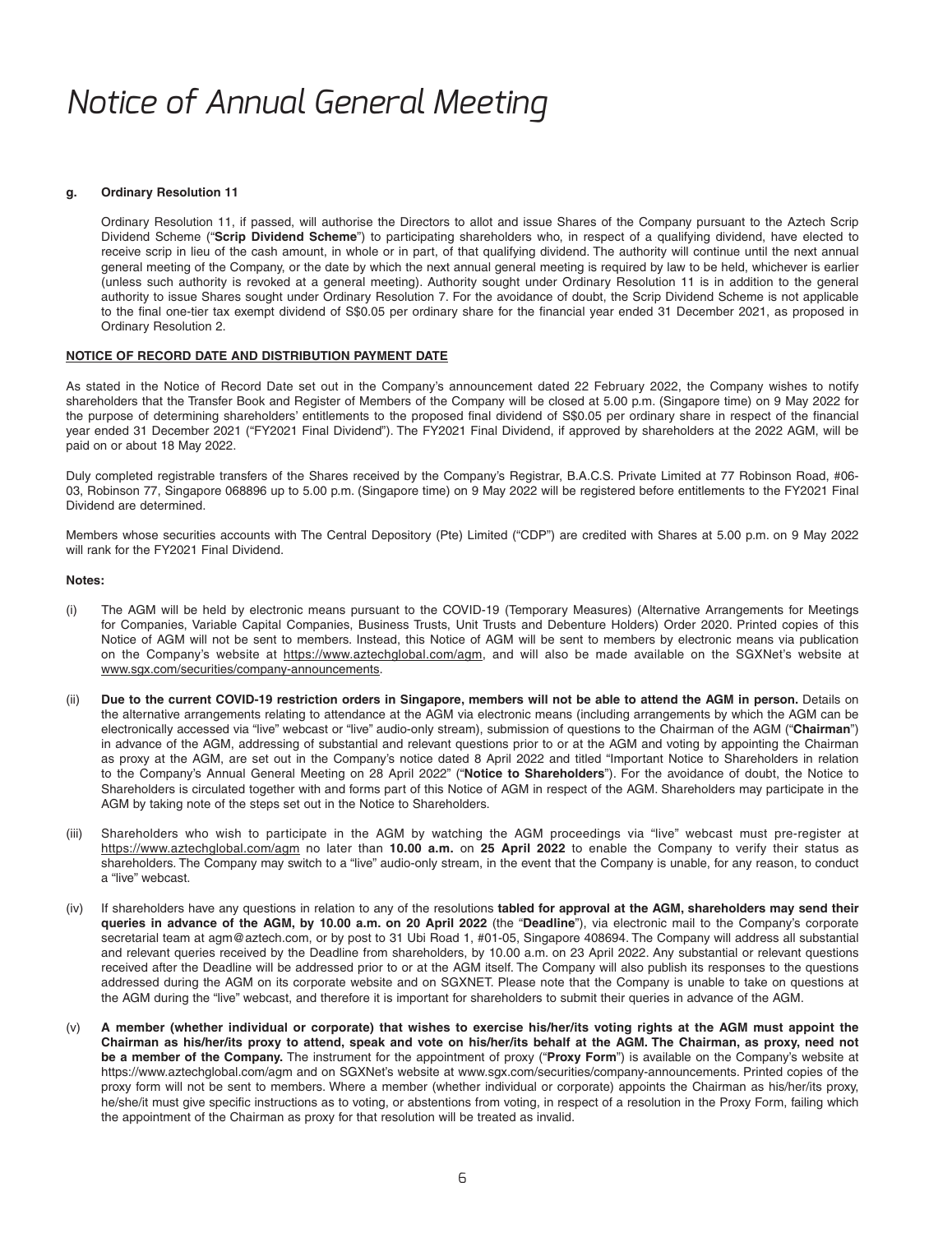- (vi) The Proxy Form, together with the power of attorney or other authority under which it is signed (if applicable) or a notarially certified copy thereof, must be:
	- (a) if sent personally or by post, deposited with: Aztech Global Ltd., c/o B.A.C.S. Private Limited, at 77 Robinson Road, #06-03, Robinson 77, Singapore 068896; or
	- (b) if submitted by electronic mail, received by the Company at agm@aztech.com,

in either case, by 10.00 a.m. on 25 April 2022, being seventy-two (72) hours before the time of the AGM, and in default, the instrument of proxy shall be treated as invalid.

A member who wishes to submit a proxy form must first download, complete and sign the proxy form, before submitting it by post to the address provided above, or before scanning and sending it by email to the email address provided above.

In view of the current COVID-19 situation, it may be difficult for members to submit completed proxy forms by post and for the Company to process completed proxy forms which are submitted by post. There may also be delays in the delivery of completed proxy forms which are submitted by post. **Therefore, members are strongly encouraged to submit duly completed proxy forms electronically**  via electronic mail. If a member elects to submit duly completed proxy forms electronically via electronic mail, all subsequent correspondence with the Company in relation to the AGM shall be conducted via electronic mail, and sent to the same electronic mail address from which the proxy forms were submitted.

- (vii) The Proxy Form must be under the hand of the appointer or of his attorney duly authorised in writing. Where the Proxy Form is executed by a corporation, it must be executed either under its seal or under the hand of an officer or attorney duly authorised. Where the Proxy Form is executed by an attorney on behalf of the appointer, the letter or power of attorney or a duly certified copy thereof must be lodged with the instrument.
- (viii) Persons who hold shares in the Company through relevant intermediaries (as defined in Section 181 of the Companies Act), other than Central Provident Fund ("**CPF**") and Supplementary Retirement Scheme ("**SRS**") investors, and who wish to participate in the AGM by (a) observing and/or listening to the AGM proceedings through the live webcast; (b) submitting questions in advance of the AGM; and/ or (c) appointing the Chairman as proxy to attend, speak and vote on their behalf at the AGM, should contact the relevant intermediary through which they hold such shares as soon as possible in order to make the necessary arrangements for them to participate in the AGM.
- (ix) In addition, CPF and SRS investors who wish to appoint the Chairman as proxy should approach their respective CPF Agent Banks or SRS Operators to submit their votes by **5.00 p.m**. on **18 April 2022,** being seven (7) working days before the date of the AGM.
- (x) The Annual Report 2021, Notice of AGM and proxy form for the AGM will be disseminated to shareholders solely by electronic means via publication on the Company's corporate website at https://www.aztechglobal.com/agm and will also be made available on SGXNet's website at www.sgx.com/securities/company-announcements. Printed copies of these documents will not be sent to shareholders.

#### **Personal data privacy:**

By submitting an instrument appointing the Chairman as the proxy to attend, speak and vote at the AGM and/or any adjournment thereof (whether by hand, post or electronic mail), a member of the Company (i) consents to the collection, use and disclosure of the member's personal data by the Company (or its agents or service providers) for the purposes of the processing, administration and analysis by the Company (or its agents or service providers) of proxies and representatives appointed for the AGM (including any adjournment thereof) and the preparation and compilation of the attendance lists, minutes and other documents relating to the AGM (including any adjournment thereof), and in order for the Company (or its agents or service providers) to comply with any applicable laws, rules, regulations and/or guidelines (collectively, the "**Purposes**"), (ii) warrants that where the member discloses the personal data of the member's proxy(ies) and/ or representative(s) to the Company (or its agents or service providers), the member has obtained the prior consent of such proxy(ies) and/ or representative(s) for the collection, use and disclosure by the Company (or its agents or service providers) of the personal data of such proxy(ies) and/or representative(s) for the Purposes, and (iii) agrees that the member will indemnify the Company in respect of any penalties, liabilities, claims, demands, losses and damages as a result of the member's breach of warranty.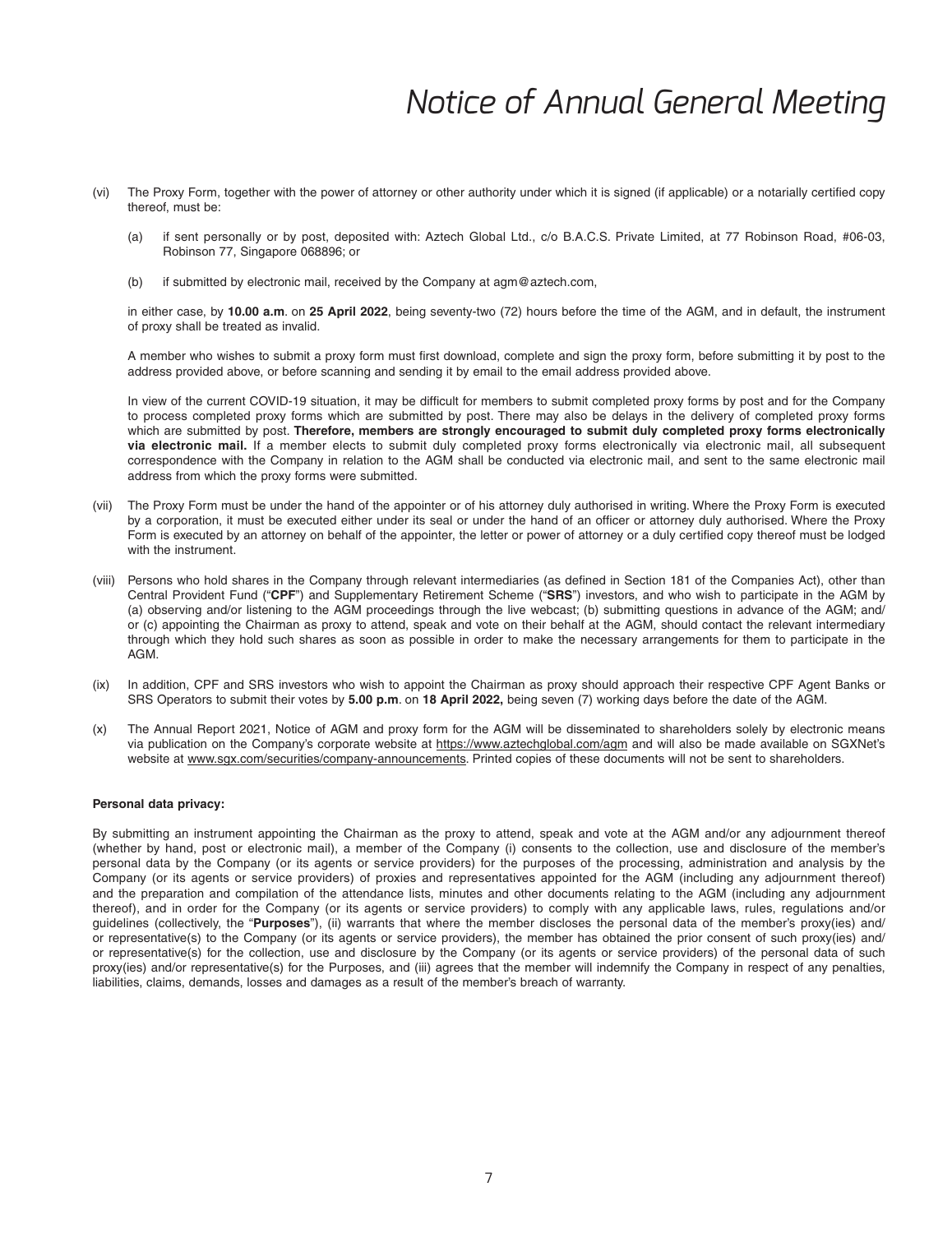*(Share Buy Back)*

### **APPENDIX DATED 8 APRIL 2022**

### **THIS CIRCULAR IS IMPORTANT AND REQUIRES YOUR IMMEDIATE ATTENTION. PLEASE READ IT CAREFULLY.**

### **If you are in any doubt as to the action you should take, you should consult your stockbroker, bank manager, solicitor, accountant, tax adviser or other professional adviser immediately.**

If you have sold or transferred all your Shares in the issued share capital of Aztech Global Ltd. (the "**Company**"), you should immediately inform the purchaser or transferee or bank, stockbroker or other agent through whom the sale or transfer was effected for onward notification to the purchaser or transferee, that this Circular may be accessed at the Company's website at https://www.aztechglobal.com/agm and SGXNet.

The Singapore Exchange Securities Trading Limited ("**SGX-ST**") assumes no responsibility for the correctness of any of the statements made, reports contained or opinions expressed in this Circular.



### **CIRCULAR TO SHAREHOLDERS**

### **IN RELATION TO**

### **THE PROPOSED RENEWAL OF THE SHARE PURCHASE MANDATE**

The purpose of this Appendix is to provide information and explain to the shareholders of the Company the rationale for the proposed renewal of the Share Purchase Mandate to be tabled at the Company's Annual General Meeting to be held by way of electronic means on 28 April 2022 Thursday at 10.00 a.m.(the "**2022 AGM**").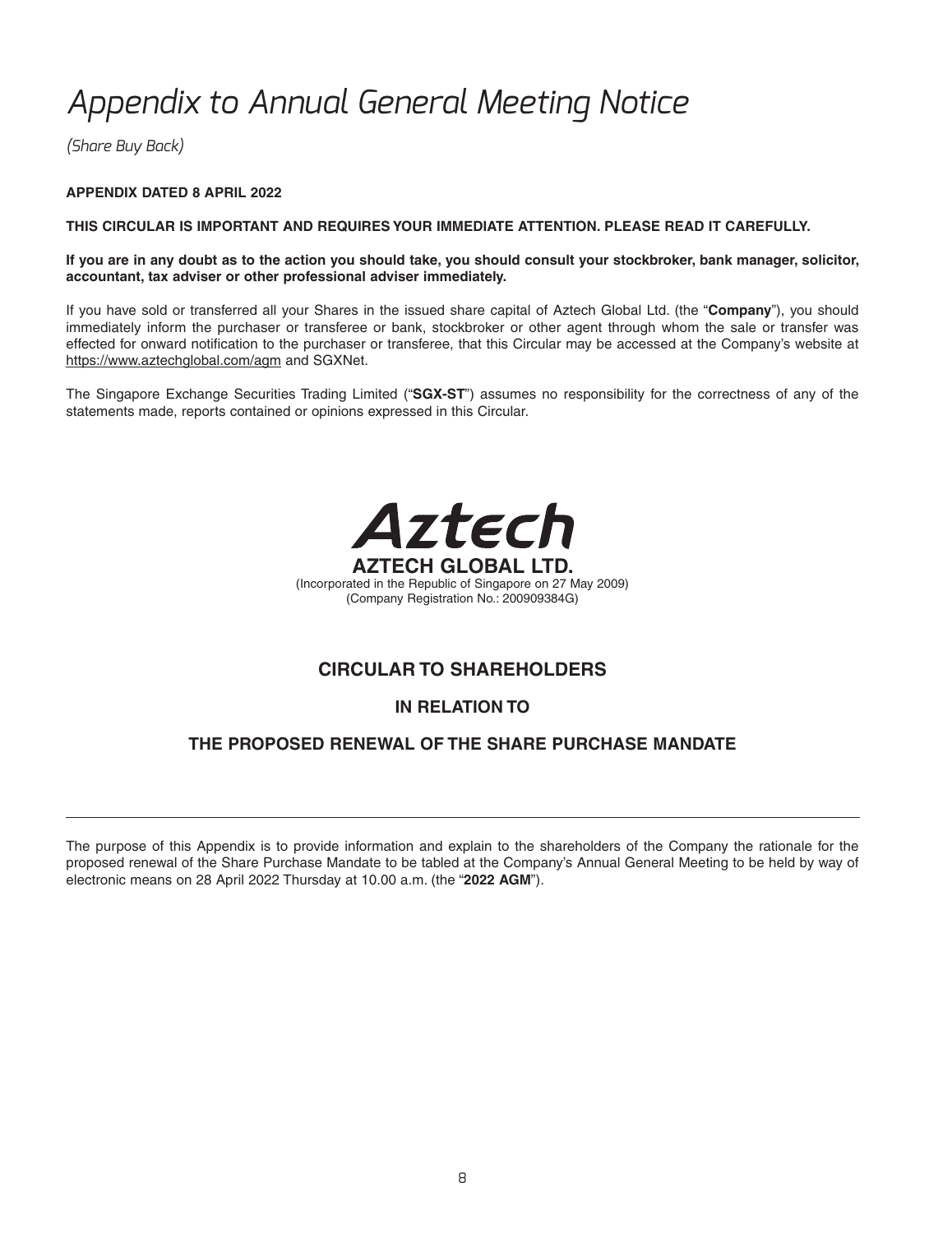*(Share Buy Back)*

### **DEFINITIONS**

In this Appendix, the following definitions shall apply throughout unless the context otherwise requires:

| "2021 EGM"                               | ÷                    | EGM of the Company which was held on 13 October 2021                                                                               |
|------------------------------------------|----------------------|------------------------------------------------------------------------------------------------------------------------------------|
| "2021 Share Purchase Mandate"            | ÷                    | Has the meaning ascribed to it in paragraph 2.1 of this Appendix                                                                   |
| "2022 AGM"                               | $\ddot{\phantom{0}}$ | AGM of the Company to be held on 28 April 2022                                                                                     |
| "ACRA"                                   |                      | Accounting and Corporate Regulatory Authority of Singapore                                                                         |
| "AGM"                                    |                      | Annual General Meeting of the Company                                                                                              |
| "Appendix"                               | ÷                    | This Appendix dated 8 April 2022 in relation to the proposed renewal of the<br>Share Purchase Mandate                              |
| "Aztech Employee Share Option<br>Scheme" | ÷                    | The employee share option scheme of the Company approved by Shareholders<br>on 18 February 2021                                    |
| "Aztech Performance Share Plan"          | ÷                    | The performance share plan of the Company approved by Shareholders on 18<br>February 2021                                          |
| "CDP"                                    | ÷                    | The Central Depository (Pte) Limited                                                                                               |
| "CEO"                                    |                      | <b>Chief Executive Officer</b>                                                                                                     |
| "Companies Act"                          | ÷.                   | The Companies Act 1967 of Singapore, as amended or modified from time to<br>time                                                   |
| "Company"                                | ÷                    | Aztech Global Ltd.                                                                                                                 |
| "Constitution"                           | ÷                    | The constitution of the Company, as amended, modified or supplemented from<br>time to time                                         |
| "Directors"                              | ÷                    | The directors of the Company as at the Latest Practicable Date                                                                     |
| "EPS"                                    | ÷                    | Earnings per Share                                                                                                                 |
| "financial year"                         | :                    | The period of 12 months commencing on 1 January each year and ending on 31<br>December the same year                               |
| "FY2021"                                 | :                    | Financial year ended 31 December 2021                                                                                              |
| "Group"                                  |                      | The Company and its subsidiaries                                                                                                   |
| "Latest Practicable Date"                | ÷.                   | 1 April 2022, being the latest practicable date prior to the uploading of this<br>Appendix on the Company's website and the SGXNet |
| "Listing Manual"                         | t.                   | The listing manual of the SGX-ST, as amended or modified from time to time                                                         |
| "Market Day"                             |                      | A day on which the SGX-ST is open for trading in securities                                                                        |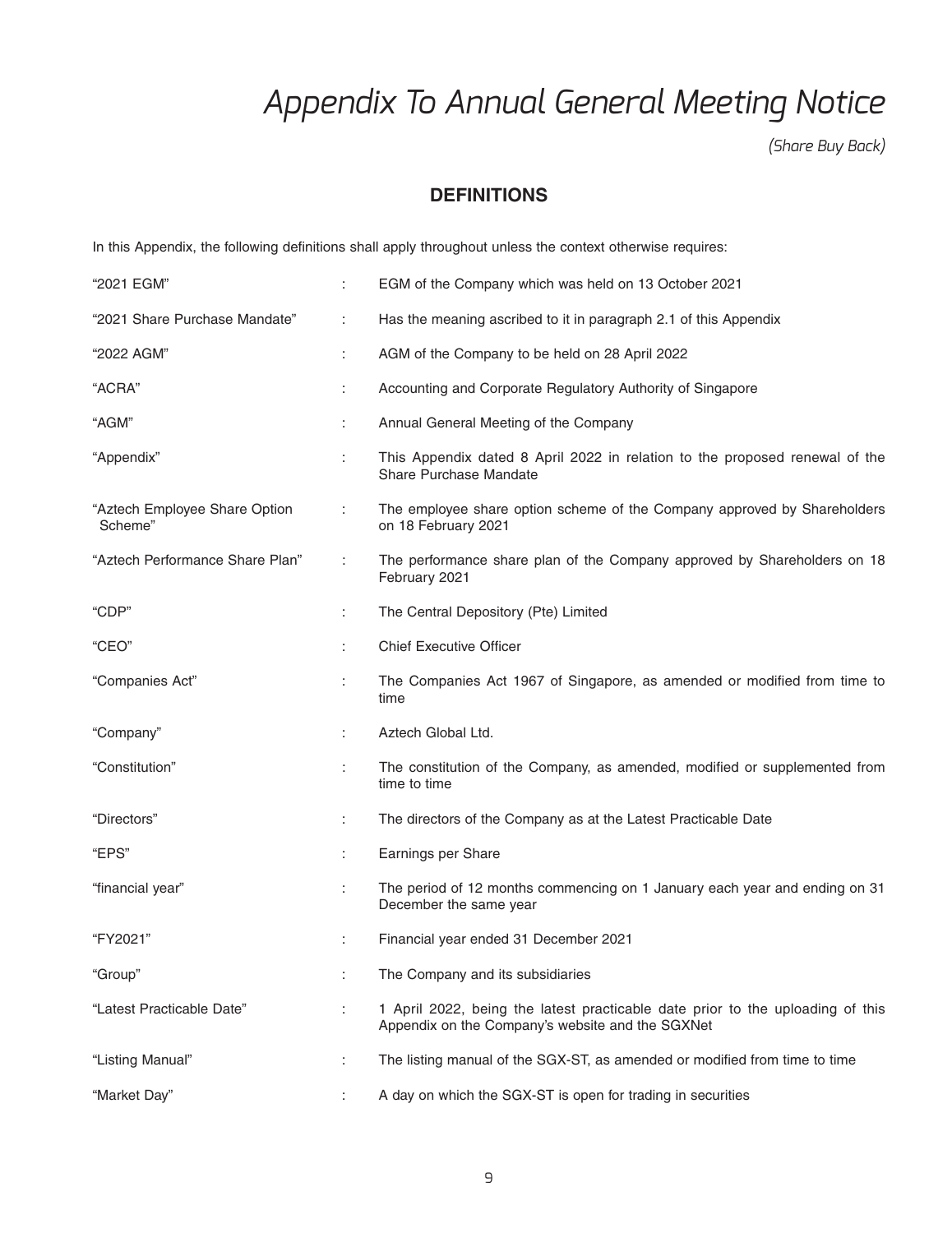*(Share Buy Back)*

| "Market Purchase"         | ÷  | Has the meaning ascribed to it in paragraph 2.3.3 of this Appendix                                                                                                                                                                                                            |
|---------------------------|----|-------------------------------------------------------------------------------------------------------------------------------------------------------------------------------------------------------------------------------------------------------------------------------|
| "NAV"                     | ÷  | Net asset value                                                                                                                                                                                                                                                               |
| "Off-Market Purchase"     | ÷  | Has the meaning ascribed to it in paragraph 2.3.3 of this Appendix                                                                                                                                                                                                            |
| "Register of Members"     | ÷  | The Register of Members of the Company                                                                                                                                                                                                                                        |
| "Relevant Directors"      | ÷. | Has the meaning ascribed to it in paragraph 2.9.3 of this Appendix                                                                                                                                                                                                            |
| "SFA"                     | ÷  | The Securities and Futures Act 2001 of Singapore, as amended or modified from<br>time to time                                                                                                                                                                                 |
| "SGX-ST"                  |    | Singapore Exchange Securities Trading Limited                                                                                                                                                                                                                                 |
| "Share Purchase"          | ÷. | The purchase or acquisition of issued Share(s) by the Company pursuant to the<br>terms of the Share Purchase Mandate                                                                                                                                                          |
| "Share Purchase Mandate"  | ÷  | The mandate to authorise the Directors to exercise all powers of the Company to<br>purchase or otherwise acquire its issued Shares on the terms of such mandate                                                                                                               |
| "Shareholders"            | ÷  | Means:                                                                                                                                                                                                                                                                        |
|                           |    | where the Depository is named in the Register of Members as the holder<br>(a)<br>of shares, a Depositor in respect of the number of shares standing to the<br>credit of his name in the Depository Register; and                                                              |
|                           |    | in any other case, a person whose name appears on the Register of<br>(b)<br>Members maintained by the Company pursuant to Section 190 of the<br>Companies Act and/or any other applicable law                                                                                 |
| "Shares"                  | ÷  | Ordinary shares in the capital of the Company                                                                                                                                                                                                                                 |
| "Substantial Shareholder" |    | A person who has an interest in one or more voting shares (excluding treasury<br>shares) in a company and the total votes attached to such share(s) is not less<br>than 5% of the total votes attached to all the voting shares (excluding treasury<br>shares) in the company |
| "Take-over Code"          | ÷. | The Singapore Code on Take-overs and Mergers, as amended or modified from<br>time to time                                                                                                                                                                                     |
| "treasury shares"         |    | Issued Shares which were (or are treated as having been) purchased by the<br>Company in circumstances in which Section 76H of the Companies Act applies,<br>and have been held by the Company continuously since purchased                                                    |
| "S\$" and "cents"         |    | Singapore dollars and cents, respectively                                                                                                                                                                                                                                     |
| "%" or "per cent."        |    | Percentage or per centum                                                                                                                                                                                                                                                      |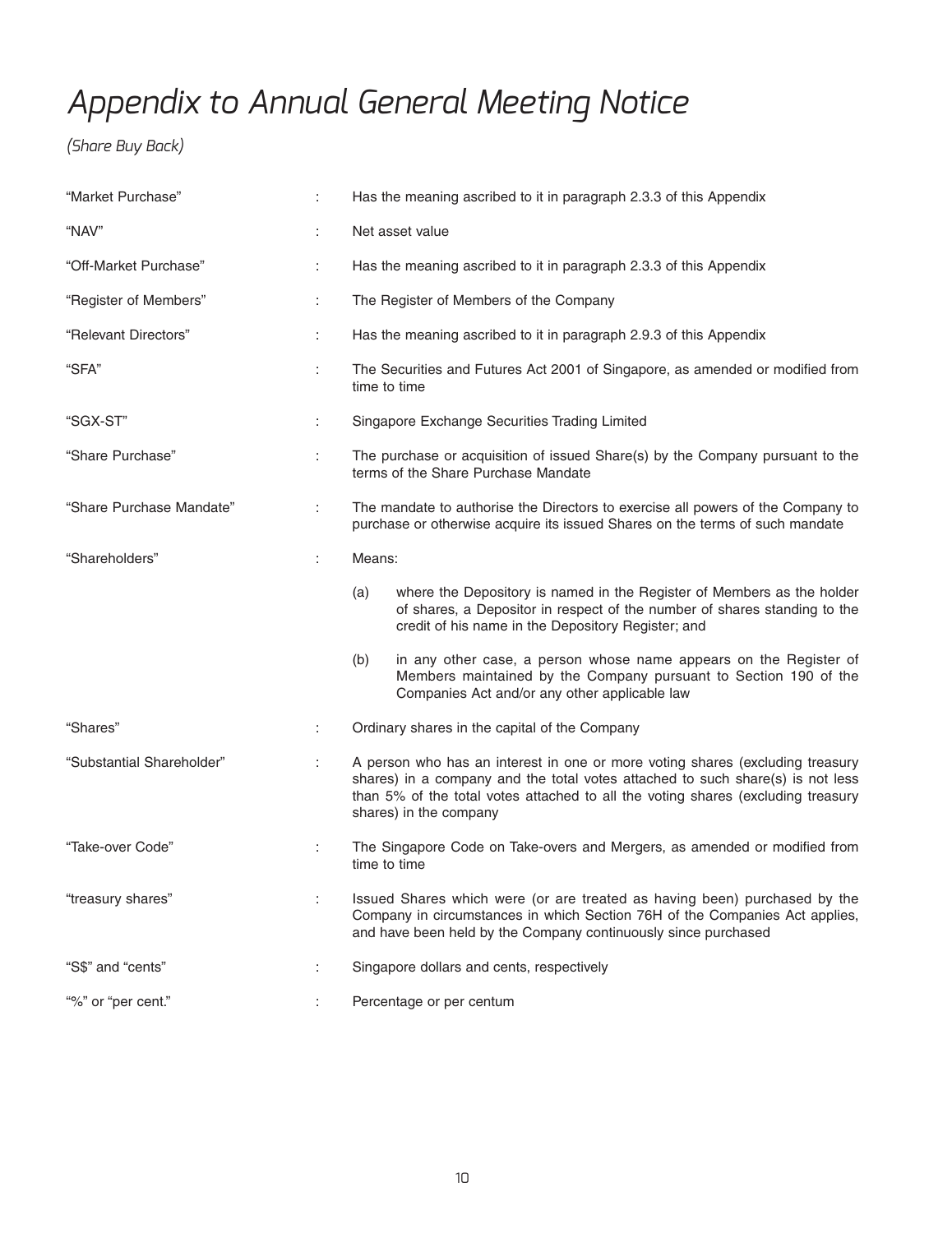*(Share Buy Back)*

The terms "**Depositor**", "**Depository Agent**" and "**Depository Register**" shall have the meanings ascribed to them respectively in Section 81SF of the SFA.

The terms "**subsidiary**" shall have the meaning ascribed to it in Section 5 of the Companies Act.

The term "**subsidiary holdings**" shall have the meaning ascribed to it in the Listing Manual.

Words importing the singular shall, where applicable, include the plural and *vice versa* and words importing the masculine gender shall, where applicable, include the feminine and neuter genders and *vice versa*. References to persons shall include corporations.

Any reference in this Appendix to any statute or enactment is a reference to that statute or enactment for the time being amended or re-enacted. Any word defined under the Companies Act, the SFA, the Listing Manual, the Take-over Code or any modification thereof and used in this Appendix shall have the meaning assigned to it under the Companies Act, the SFA, the Listing Manual, the Take-over Code or any modification thereof, as the case may be, unless otherwise provided.

The headings in this Appendix are inserted for convenience only and shall be ignored in construing this Appendix.

Any reference to a time of day and date in this Appendix is a reference to Singapore time and date, respectively, unless otherwise stated. Any reference to currency set out in this Appendix is a reference to S\$ unless otherwise stated.

Any discrepancies in figures included in this Appendix between the amounts shown and the totals thereof are due to rounding. Accordingly, figures shown as totals in this Appendix may not be an arithmetic aggregation of the figures that precede them.

Rajah & Tann Singapore LLP has been appointed as the legal adviser to the Company as to Singapore law in relation to the proposed renewal of the Share Purchase Mandate.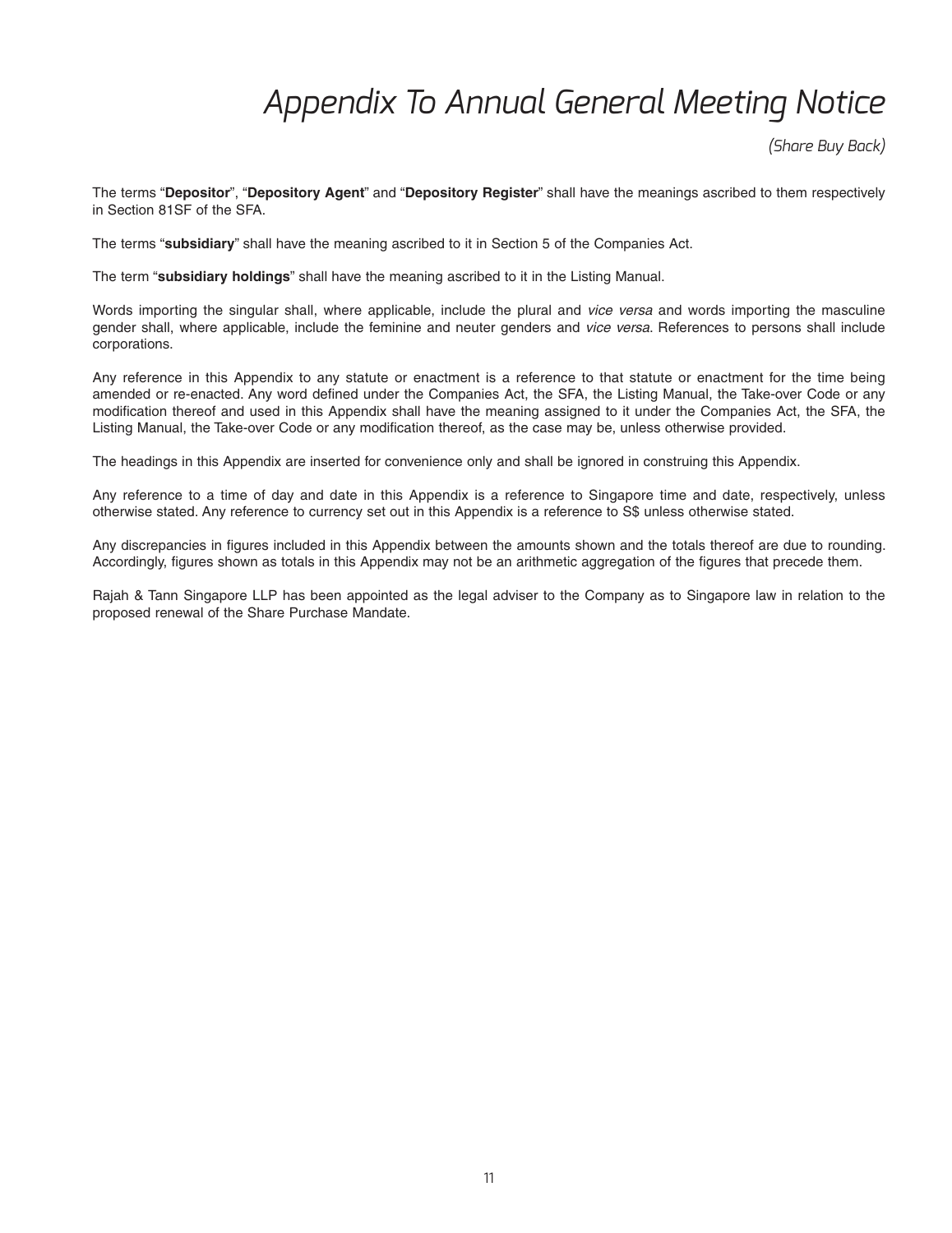*(Share Buy Back)*

## **AZTECH GLOBAL LTD.**

(Incorporated in the Republic of Singapore on 27 May 2009) (Company Registration No.: 200909384G)

### **Board of Directors Registered Offi ce**

Mr. Michael Mun *(Executive Chairman and Chief Executive Officer)* 31 Ubi Road 1 Mr. Jeremy Mun *(Executive Director and Chief Operating Officer)*  $\blacksquare$  *+*01-05 Mr. Tan Teik Seng *(Lead Independent Director)* Singapore 408694 Mr. Larry Tan *(Independent Director)*  Mr. Christopher Huang *(Independent Director)*

8 April 2022

To: The Shareholders of **Aztech Global Ltd.**

Dear Shareholders

### **1. INTRODUCTION**

 We refer to Ordinary Resolution 8 set out in the Notice convening the 2022 AGM to be held on 28 April 2022, relating to the proposed renewal of the Share Purchase Mandate.

 The purpose of this Appendix is to provide Shareholders with information relating to the proposed renewal of the Share Purchase Mandate to be tabled at the 2022 AGM, and to seek Shareholders' approval at the 2022 AGM for the same.

 The SGX-ST assumes no responsibility for the correctness of any of the statements made, reports contained or opinions expressed in this Circular.

 If you are in any doubt as to the action you should take, you should consult your stockbroker, bank manager, solicitor, accountant, tax advisor or other professional adviser immediately.

### **2. THE PROPOSED RENEWAL OF THE SHARE PURCHASE MANDATE**

### **2.1 Background**

 At the 2021 EGM held on 13 October 2021, Shareholders had approved the adoption of a share purchase mandate (the "**2021 Share Purchase Mandate**") to enable the Company to purchase or otherwise acquire issued Shares. The rationale for, and the authority and limitations on, the 2021 Share Purchase Mandate were set out in the circular to shareholders dated 28 September 2021.

 The 2021 Share Purchase Mandate will expire on the date of the forthcoming AGM being the 2022 AGM. Accordingly, Shareholders' approval is being sought for the renewal of the Share Purchase Mandate at the 2022 AGM.

### **2.2 Shares Purchased or Acquired during the Previous 12 Months**

As at the Latest Practicable Date, the Company has purchased a total of 1,872,600 Shares pursuant to the 2021 Share Purchase Mandate approved by Shareholders at the 2021 EGM. The highest price paid per Share was S\$1.05 and the lowest price paid per Share was S\$0.80. The total consideration (including stamp duties, clearing changes etc.) paid was S\$1,842,722.54.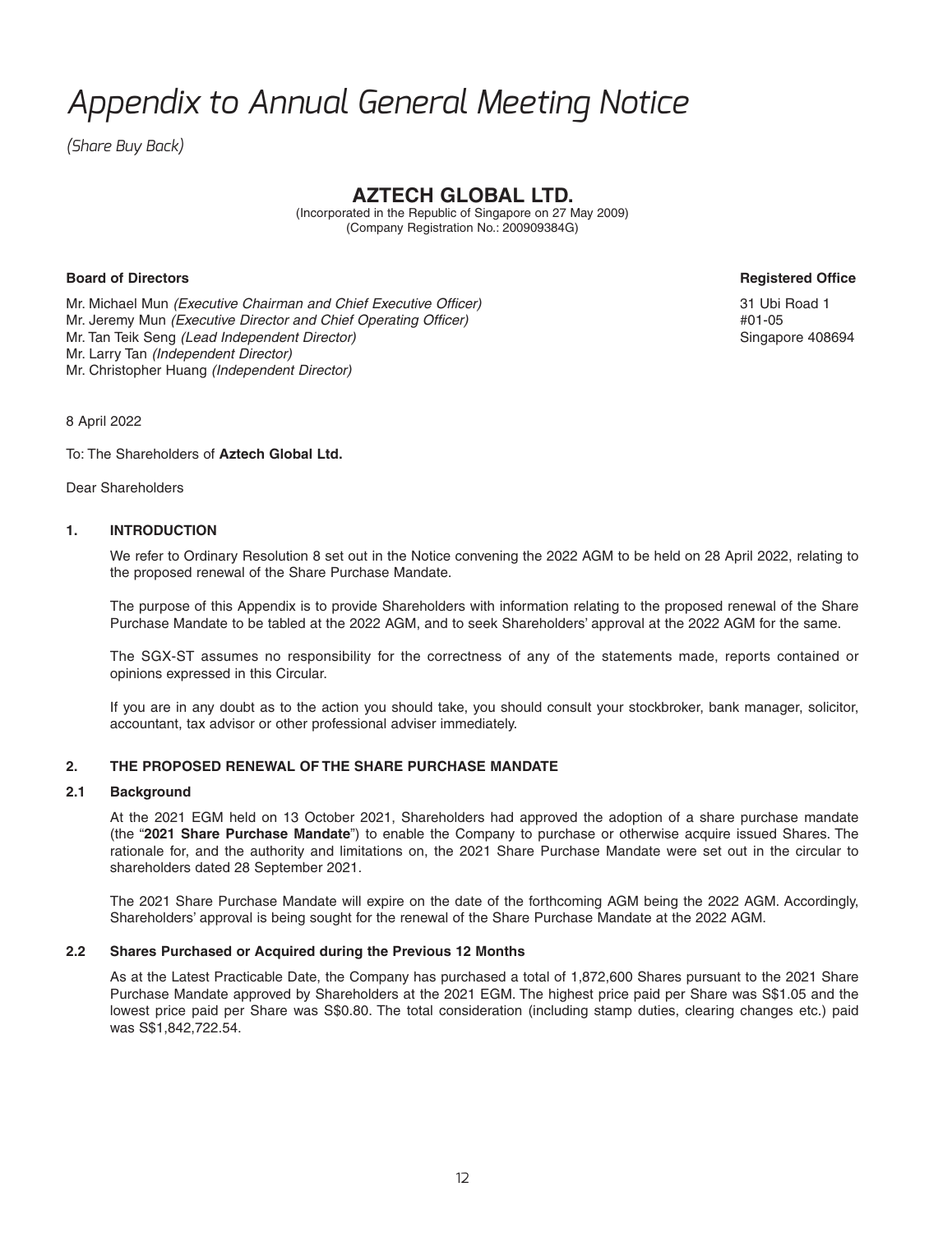*(Share Buy Back)*

#### **2.3 Rationale**

The proposed Share Purchase Mandate will give the Company the flexibility to undertake purchases or acquisitions of its issued Shares during the period when the Share Purchase Mandate is in force, if and when circumstances permit. The purchases or acquisitions of Shares may, depending on market conditions and funding arrangements at the time, allow the Directors to better manage the Company's capital structure with a view to enhancing the earnings per share and/or net asset value per share of the Group. The purchases or acquisitions of Shares may, in appropriate circumstances, also help to mitigate short-term market volatility in the Company's share price, offset the effects of short-term speculation and bolster Shareholders' confidence. The Share Purchase Mandate may also be used to purchase or acquire existing Shares to satisfy options granted or awards given in relation to the Aztech Employee Share Option Scheme, the Aztech Performance Share Plan and any other employee share schemes which may be implemented by the Company, and allow the management of the Company to effectively manage and minimise the dilution impact (if any) associated with employee share schemes.

 The Directors will decide whether to effect the purchases or acquisitions of its Shares via Market Purchases or Off-Market Purchases (both as defined below), after taking into account the prevailing market conditions, the financial position of the Group and other relevant factors.

#### **2.4 Terms of the Share Purchase Mandate**

 The authority and limitations placed on the purchases or acquisitions of Shares by the Company pursuant to the Share Purchase Mandate, if renewed at the 2022 AGM, are substantially the same as those previously approved by Shareholders at the 2021 EGM. These are summarised below:

#### *2.4.1 Maximum Number of Shares*

Only Shares which are issued and fully paid-up may be purchased or acquired by the Company.

 The total number of Shares that may be purchased or acquired by the Company pursuant to the Share Purchase Mandate must not exceed 10% of the total number of Shares (excluding subsidiary holdings and any Shares which are held as treasury shares) in issue as at the date of the 2022 AGM at which the renewal of the Share Purchase Mandate is approved, unless the Company has reduced its share capital by a special resolution under Section 78C of the Companies Act, in which event the total number of Shares shall be taken to be the total number of Shares as altered by the special resolution.

 As at the Latest Practicable Date, the Company is holding 1,872,600 Shares as treasury shares and has no subsidiary holdings. Purely for illustrative purposes, on the basis of a total of 771,952,945 issued Shares (excluding treasury shares) as at 1 April 2022, being the latest practicable date prior to the issue of this Appendix (the "**Latest Practicable Date**"), and assuming that no further Shares are issued and that there are no subsidiary holdings, on or prior to the 2022 AGM, not more than 77,195,294 Shares (representing 10% of the total number of Shares in issue as at that date (excluding treasury shares and subsidiary holdings)) may be purchased by the Company pursuant to the Share Purchase Mandate.

#### *2.4.2 Duration of Authority*

Purchases or acquisitions of Shares by the Company may be made, at any time and from time to time, on and from the date of the 2022 AGM at which the renewal of the Share Purchase Mandate is approved, up to the earliest of:

- (a) the date on which the next annual general meeting of the Company is held or required by law to be held; or
- (b) the date on which purchases or acquisitions of Shares are carried out to the full extent mandated; or
- (c) the date on which the authority conferred by the Share Purchase Mandate is revoked or varied by the Company in general meeting.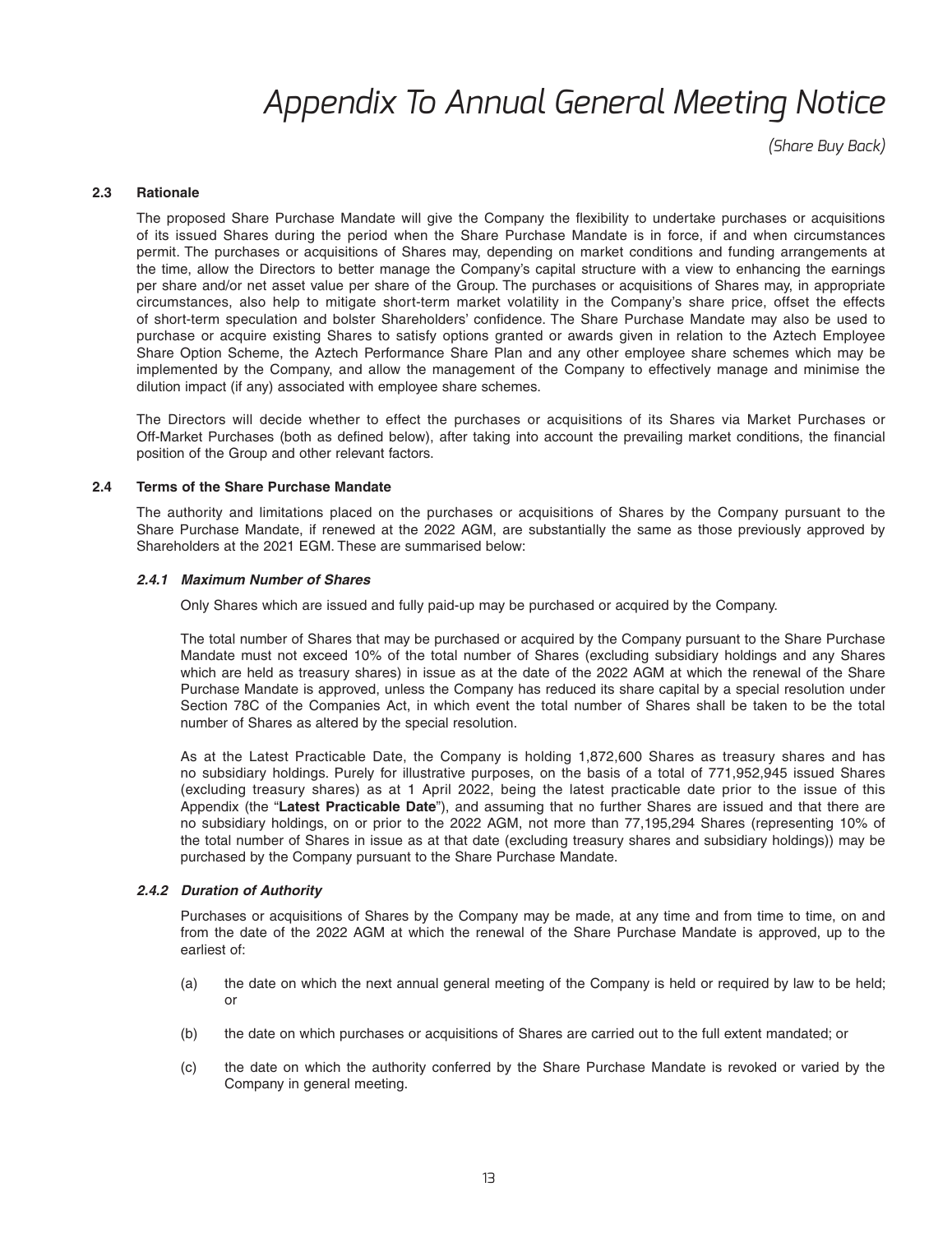*(Share Buy Back)*

 The Share Purchase Mandate may be renewed by the Shareholders at the next annual general meeting or at any other general meeting of the Company. When seeking the approval of the Shareholders for the renewal of the Share Purchase Mandate, the Company is required to disclose details pertaining to purchases or acquisitions of Shares pursuant to the Share Purchase Mandate made during the previous 12 months, including the total number of Shares purchased or acquired, the purchase price per Share or the highest and lowest prices paid for such purchases or acquisitions of Shares, where relevant, and the total consideration paid for such purchases or acquisitions.

### *2.4.3 Manner of Purchases or Acquisitions of Shares*

Purchases or acquisitions of Shares by the Company may be made by way of:

- (a) an on-market purchase transacted through the SGX-ST's trading system, through one or more duly licensed stockbrokers appointed by the Company for the purpose ("**Market Purchase**"); and/or
- (b) an off-market purchase in accordance with an equal access scheme as defined in Section 76C of the Companies Act ("**Off-Market Purchase**").

 In an Off-Market Purchase, the Directors may impose such terms and conditions, which are not inconsistent with the Share Purchase Mandate, the Constitution of the Company, the Listing Manual, the Companies Act and other applicable laws and regulations, as they consider fit in the interests of the Company in connection with or in relation to an equal access scheme or schemes.

Under the Companies Act, an equal access scheme must satisfy all the following conditions:

- (a) the offers under the scheme are to be made to every person who holds shares to purchase or acquire the same percentage of their shares;
- (b) all of those persons have a reasonable opportunity to accept the offers made to them; and
- (c) the terms of all the offers are the same except that there must be disregarded:
	- (i) differences in consideration attributable to the fact that the offers relate to shares with different accrued dividend entitlements;
	- (ii) differences in consideration attributable to the fact that the offers relate to shares with different amounts remaining unpaid; and
	- (iii) differences in the offers introduced solely to ensure that each person is left with a whole number of shares.

 Under the Listing Manual, in making an Off-Market Purchase, a listed company must issue an offer document to all shareholders containing, *inter alia*, the following information:

- (a) the terms and conditions of the offer;
- (b) the period and procedures for acceptances;
- (c) the reasons for the proposed share purchases;
- (d) the consequences, if any, of share purchases by the listed company that will arise under the Take-over Code or other applicable take-over rules;
- (e) whether the share purchases, if made, could affect the listing of the listed company's equity securities on the SGX-ST;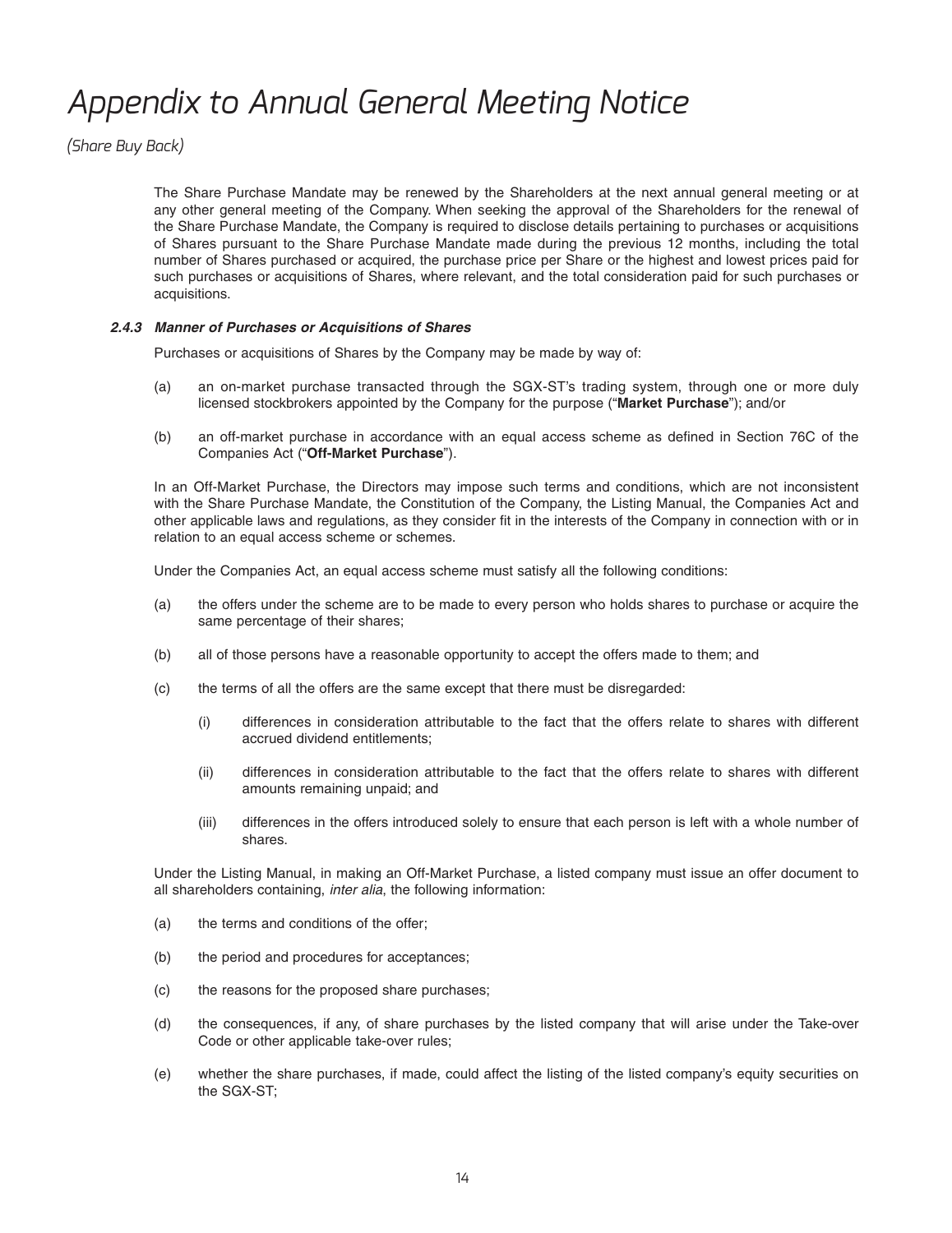*(Share Buy Back)*

- (f) details of any share purchases made by the listed company in the previous 12 months (whether by way of Market Purchases or Off-Market Purchases), giving the total number of shares purchased, the purchase price per share or the highest and lowest prices paid for the purchases, where relevant, and the total consideration paid for the purchases; and
- (g) whether the shares purchased by the listed company will be cancelled or kept as treasury shares.

#### *2.4.4 Maximum Purchase Price*

 The purchase price (excluding brokerage, stamp duties, applicable goods and services tax and other related expenses) to be paid for the Shares will be determined by the Directors, provided that such purchase price must not exceed:

- (a) in the case of a Market Purchase, 105% of the Average Closing Price (as defined hereinafter); and
- (b) in the case of an Off-Market Purchase, 120% of the Average Closing Price (as defined hereinafter),

("**Maximum Price**") in either case, excluding related expenses of the purchase or acquisition.

For the purposes of this Circular:

"Average Closing Price" means the average of the Closing Market Prices of the Shares over the last five (5) Market Days on the SGX-ST, on which transactions in the Shares were recorded, immediately preceding the day of the Market Purchase by the Company or, as the case may be, the date of the making of the offer pursuant to the Off-Market Purchase, and deemed to be adjusted for any corporate action that occurs during such five-Market Day period and the day of the Market Purchase or, as the case may be, the date of the making of the offer pursuant to the Off-Market Purchase;

 "**Closing Market Price**" means the last dealt price for a Share transacted through the SGX-ST's trading system as shown in any publication of the SGX-ST or other sources; and

 "**date of the making of the offer**" means the date on which the Company announces its intention to make an offer for the purchase or acquisition of Shares from Shareholders, stating the purchase price (which must not be more than the Maximum Price calculated on the foregoing basis) for each Share and the relevant terms of the equal access scheme for effecting the Off-Market Purchase.

### **2.5 Status of Purchased or Acquired Shares: Held in Treasury or Cancelled**

 Any Shares purchased or acquired pursuant to the Share Purchase Mandate will be dealt with in such manner as may be permitted by the Companies Act.

 Under the Companies Act, any Share purchased or acquired by the Company is deemed to be cancelled immediately on purchase or acquisition (and all rights and privileges attached to that Share shall expire on cancellation), unless such Share is held by the Company in treasury in accordance with Sections 76H to 76K of the Companies Act. Accordingly, the total number of issued Shares will be diminished by the number of Shares purchased or acquired by the Company, which are cancelled and are not held as treasury shares.

### *2.5.1 Treasury Shares*

 Under the Companies Act, Shares purchased or acquired by the Company may be held or dealt with as treasury shares. Certain provisions on treasury shares under the Companies Act are summarised below:

 (a) Maximum Holding: The aggregate number of Shares held by the Company as treasury shares must not at any time exceed 10% of the total number of Shares (excluding subsidiary holdings and any Shares which are held as treasury shares) in issue at that time. In the event that the aggregate number of treasury shares held by the Company exceeds the aforesaid limit, the Company must dispose of or cancel the excess treasury shares in accordance with Section 76K of the Companies Act within six (6) months from the day the aforesaid limit is first exceeded, or such further period as may be allowed by ACRA.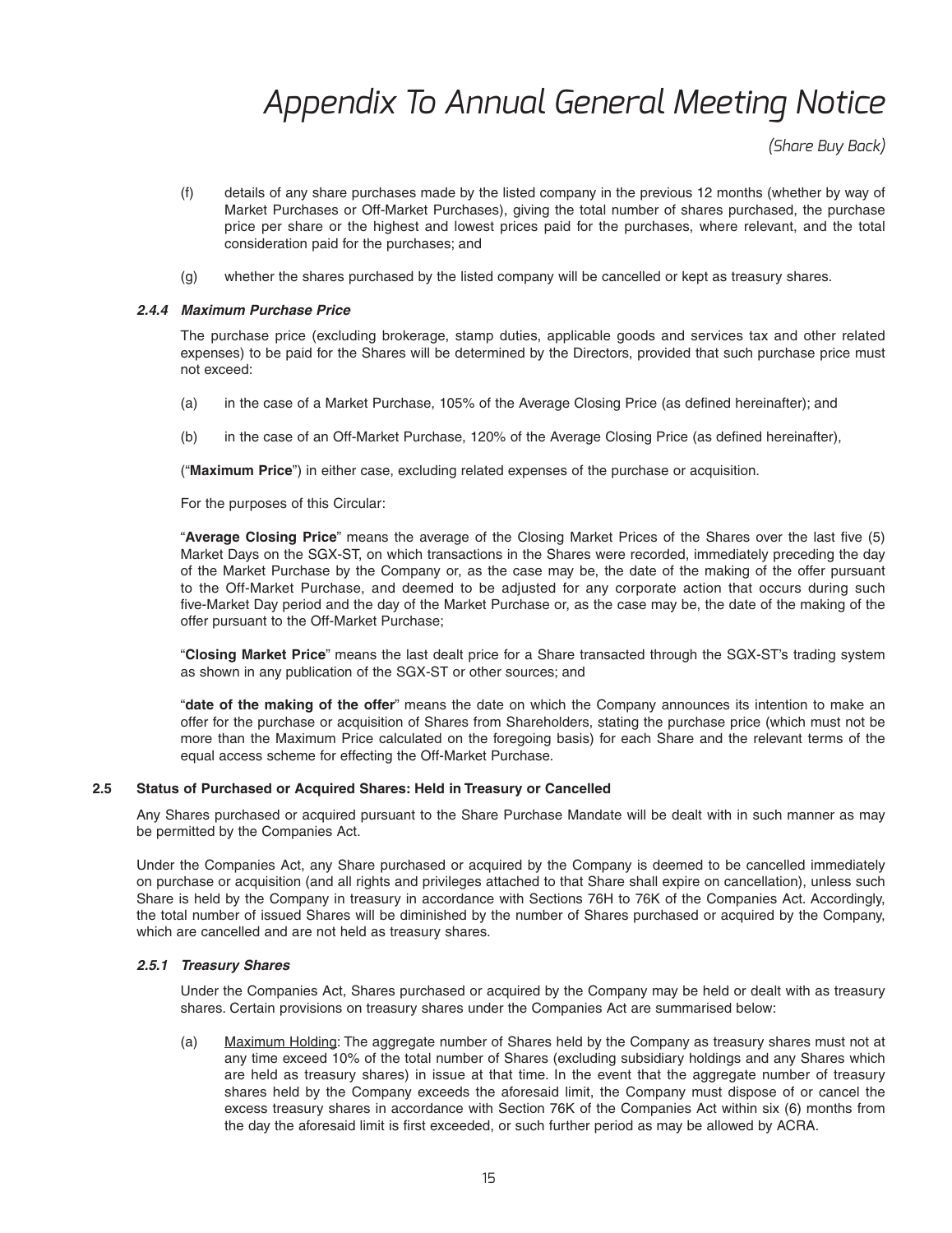*(Share Buy Back)*

 (b) Voting and Other Rights: The Company must not exercise any right in respect of the treasury shares. In particular, the Company must not exercise any right to attend or vote at meetings and for the purposes of the Companies Act, the Company is to be treated as having no right to vote and the treasury shares are to be treated as having no voting rights.

 In addition, no dividend may be paid, and no other distribution (whether in cash or otherwise) of the Company's assets (including any distribution of assets to members of the Company on a winding up) may be made, to the Company in respect of treasury shares. However, the allotment of shares as fully paid bonus shares in respect of the treasury shares is allowed. A subdivision or consolidation of any treasury share into treasury shares of a greater or smaller amount is allowed so long as the total value of the treasury shares after the subdivision or consolidation is the same as before.

- (c) Disposal or Cancellation: Where Shares are held as treasury shares, the Company may at any time:
	- (i) sell the treasury shares (or any of them) for cash;
	- (ii) transfer the treasury shares (or any of them) for the purposes of or pursuant to any share scheme, whether for employees, directors or other persons, including the Aztech Employee Share Option Scheme and the Aztech Performance Share Plan;
	- (iii) transfer the treasury shares (or any of them) as consideration for the acquisition of shares in or assets of another company or assets of a person;
	- (iv) cancel the treasury shares (or any of them); or
	- (v) sell, transfer or otherwise use the treasury shares for such other purposes as the Minister for Finance may by order prescribe.

 In addition, under the Listing Manual, an immediate announcement must be made of any sale, transfer, cancellation and/or use of treasury shares. Such announcement must include details such as (A) the date of the sale, transfer, cancellation and/or use of such treasury shares, (B) the purpose of such sale, transfer, cancellation and/or use of such treasury shares, (C) the number of treasury shares which have been sold, transferred, cancelled and/or used, (D) the number of treasury shares before and after such sale, transfer, cancellation and/or use, (E) the percentage of the number of treasury shares against the total number of issued shares (of the same class as the treasury shares) which are listed before and after such sale, transfer, cancellation and/or use and (F) the value of the treasury shares if they are used for a sale or transfer, or cancelled.

### *2.5.2 Purchased or Acquired Shares Cancelled*

 Under the Companies Act, where Shares purchased or acquired by the Company are cancelled, the Company must:

- (a) reduce the amount of its share capital where the Shares were purchased or acquired out of the capital of the Company;
- (b) reduce the amount of its profits where the Shares were purchased or acquired out of the profits of the Company; or
- (c) reduce the amount of its share capital and profits proportionately where the Shares were purchased or acquired out of both the capital and the profits of the Company,

 by the total amount of the purchase price paid by the Company for the Shares cancelled, which includes any expenses (including brokerage or commission) incurred directly in such purchase or acquisition of Shares.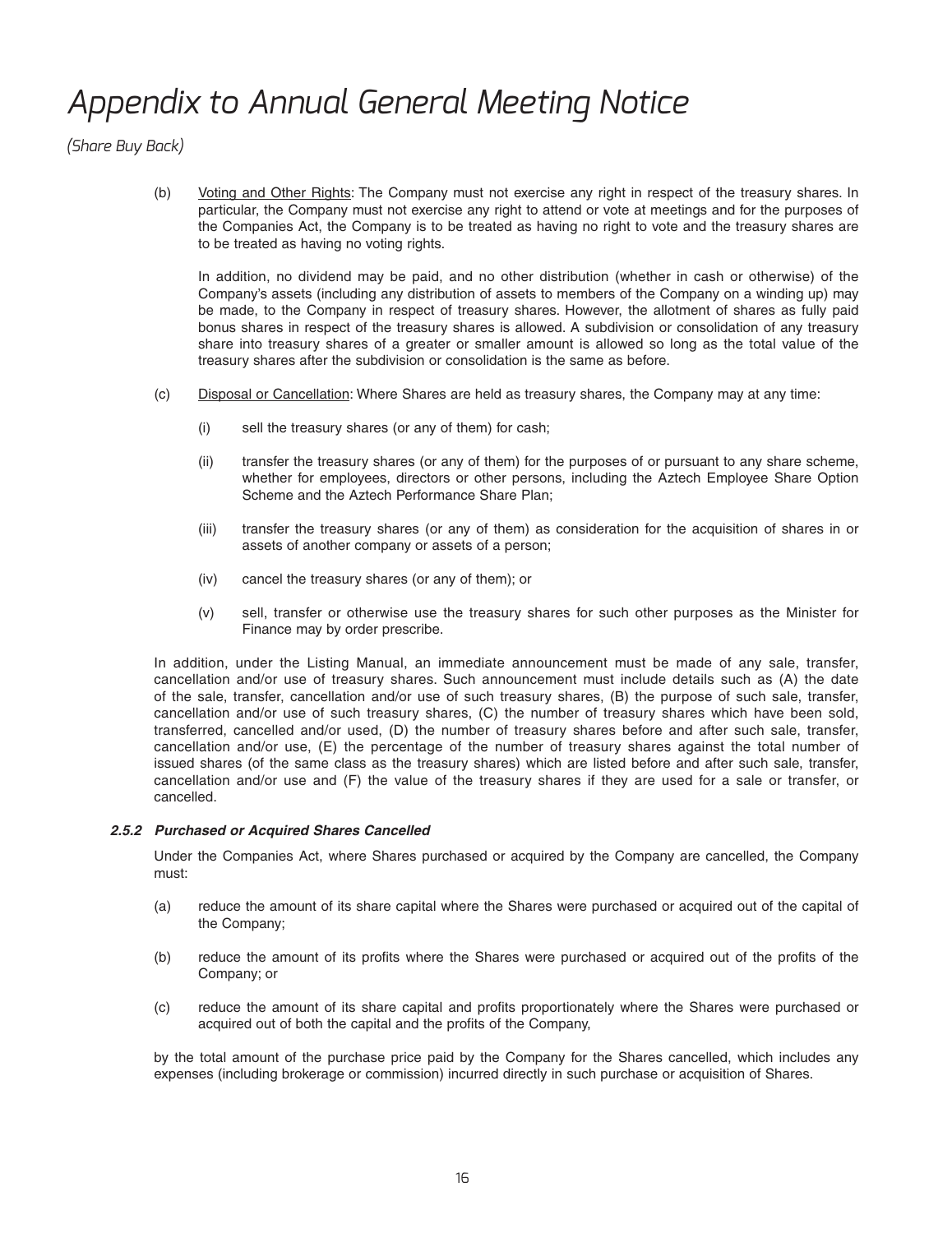*(Share Buy Back)*

Shares which are cancelled will be automatically delisted by the SGX-ST, and certificates (if any) in respect thereof will be cancelled and destroyed by the Company as soon as reasonably practicable following such cancellation. The total number of issued Shares will be diminished by the number of Shares purchased or acquired by the Company and which are cancelled and not held as treasury shares.

#### **2.6 Source of Funds**

 In purchasing or acquiring its Shares, the Company may only apply funds legally available for such purchase or acquisition as provided in the Constitution of the Company and in accordance with applicable laws in Singapore.

 Under the Companies Act, purchases or acquisitions of Shares by the Company may be made out of the Company's profits and/or capital so long as the Company is solvent. Under Section 76F(4) of the Companies Act, the Company is solvent if at the date of payment for the purchase or acquisition of its Shares, the following conditions are satisfied:

- (a) there is no ground on which the Company could be found to be unable to pay its debts,
- (b) if:
	- (i) it is intended to commence winding up within the period of 12 months immediately after the date of payment, the Company will be able to pay its debts in full within such period, or
	- (ii) it is not intended so to commence winding up, the Company will be able to pay its debts as they fall due during the period of 12 months immediately after the date of payment; and
- (c) the value of the Company's assets is not less than the value of its liabilities (including contingent liabilities) and will not, after the proposed purchase or acquisition of Shares become less than the value of its liabilities (including contingent liabilities).

The Company intends to use the Group's internal resources or external borrowings, or a combination of both to finance its purchases or acquisitions of Shares pursuant to the Share Purchase Mandate. In purchasing or acquiring Shares pursuant to the Share Purchase Mandate, the Directors will, principally, consider the availability of internal resources and thereafter consider the availability of external financing.

 The Directors do not propose to exercise the Share Purchase Mandate in a manner and to such an extent that would materially and adversely affect the working capital requirements, the financial position of the Group taken as a whole, the financial flexibility or the investment ability of the Group. The purchase of its own Shares will only be effected after considering relevant factors such as the working capital requirements, availability of financial resources, the expansion and investment plans of the Group and the prevailing market conditions.

### **2.7 Financial Effects**

The financial effects on the Company and the Group arising from purchases or acquisitions of Shares which may be made pursuant to the Share Purchase Mandate will depend on, *inter alia*, the aggregate number of Shares purchased or acquired, the price paid for such Shares, whether the purchase or acquisition is made out of capital or profits of the Company, the amount (if any) borrowed by the Group to fund the purchases or acquisitions, and whether the Shares purchased or acquired are held in treasury or cancelled. The financial effects on the Company and the Group, based on the audited financial accounts of the Company and the Group for FY2021, are based on the assumptions set out below.

#### 2.7.1 Purchase or Acquisition of Shares made out of Capital and/or Profits

 Under the Companies Act, purchases or acquisitions of Shares by the Company may be made out of the Company's profits and/or capital so long as the Company is solvent.

Where the purchase or acquisition of Shares is made out of capital, the profits available for distribution as dividends by the Company will not be reduced.

Where the purchase or acquisition of Shares is made out of profits, the purchase price paid by the Company for the Shares will correspondingly reduce the profits available for distribution as dividends by the Company.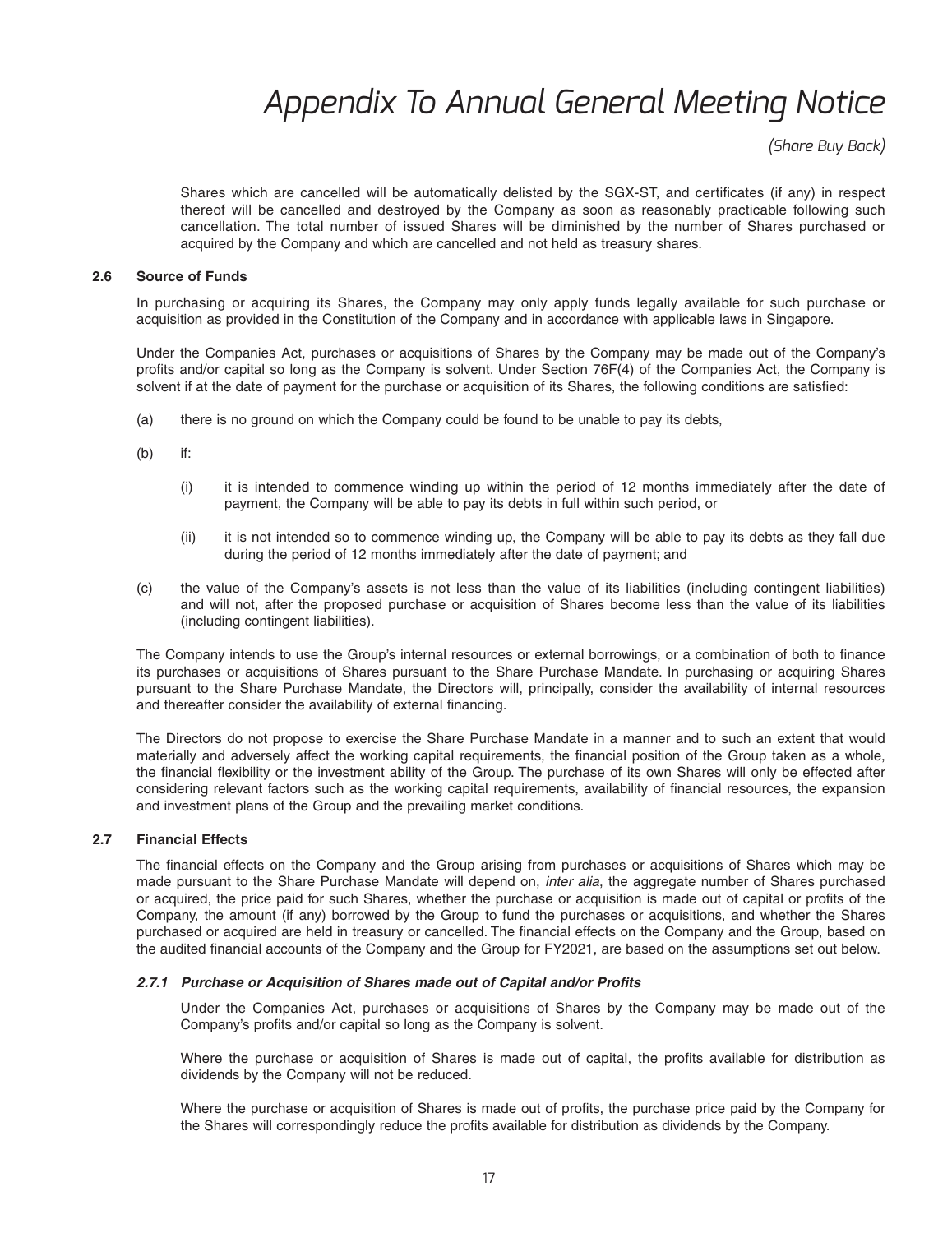*(Share Buy Back)*

Based on the audited accounts of the Company for FY2021, the Company had retained profits of about S\$39.49 million as at 31 December 2021. Accordingly, in respect of the Share Purchase Mandate sought at the 2022 AGM, it is expected that the purchases or acquisitions of Shares will be made out of capital.

 For the purposes of paragraph 2.7 of this Appendix, the purchase price paid by the Company for the Shares does not include any expenses (including brokerage or commission) incurred in such purchase or acquisition of the Shares.

### *2.7.2 Number of, and Maximum Price paid for, Shares Purchased or Acquired*

 As at the Latest Practicable Date, the Company has a total of 771,952,945 Shares in issue (excluding treasury shares) and has no subsidiary holdings. Further, as at the Latest Practicable Date, the Company has a total of 1,872,600 treasury shares.

 Based on 771,952,945 Shares in issue (excluding treasury shares and subsidiary holdings) as at the Latest Practicable Date and assuming that no further Shares are issued and there are no subsidiary holdings on or prior to the forthcoming 2022 AGM, the purchase or acquisition by the Company of up to the maximum limit of 10% of the total number of its issued Shares (excluding treasury shares and subsidiary holdings) will result in the purchase or acquisition by the Company of up to 77,195,294 Shares.

The financial effects of the purchase or acquisition of Shares by the Company set out below in this paragraph 2.7 are on the basis of the purchase or acquisition of 77,195,200 Shares (rounded down to the nearest 100 Shares) made entirely out of the capital of the Company.

 In the case of Market Purchases by the Company made entirely out of capital and assuming that the Company purchases or acquires 77,195,200 Shares at the Maximum Price of S\$0.968 for each Share (being the price equivalent to 105% of the Average Closing Price of the Shares over the last five Market Days on the SGX-ST, on which transactions in the Shares were recorded, immediately preceding the Latest Practicable Date (rounded down to the nearest S\$0.005)), the maximum amount of funds required for the purchase or acquisition of 77,195,200 Shares is approximately S\$74.725 million.

 In the case of Off-Market Purchases by the Company made entirely out of capital and assuming that the Company purchases or acquires 77,195,200 Shares at the Maximum Price of S\$1.1060 for each Share (being the price equivalent to 120% of the Average Closing Price of the Shares over the last five Market Days on the SGX-ST, on which transactions in the Shares were recorded, immediately preceding the Latest Practicable Date (rounded down to the nearest S\$0.005)), the maximum amount of funds required for the purchase or acquisition of 77,195,200 Shares is approximately S\$85.378 million.

### *2.7.3 Illustrative Financial Effects*

It is not possible for the Company to realistically calculate or quantify the financial effects of Share purchases or acquisitions that may be made pursuant to the Share Purchase Mandate as the resultant effect would depend on, *inter alia*, the aggregate number of Shares purchased or acquired, the price paid for such Shares and whether the Shares purchased or acquired are held in treasury or cancelled.

Purely for illustrative purposes only, based on the audited financial statements of the Company and the Group for FY2021, the assumptions stated above and assuming the following:

- (a) purchases or acquisitions of Shares by the Company are funded solely from internal resources;
- (b) the transaction costs incurred for such purchase or acquisition of Shares pursuant to the Share Purchase Mandate are assumed to be insignificant and have been ignored for the purpose of computing the financial effects; and
- (c) there were no issuances of Shares after the Latest Practicable Date,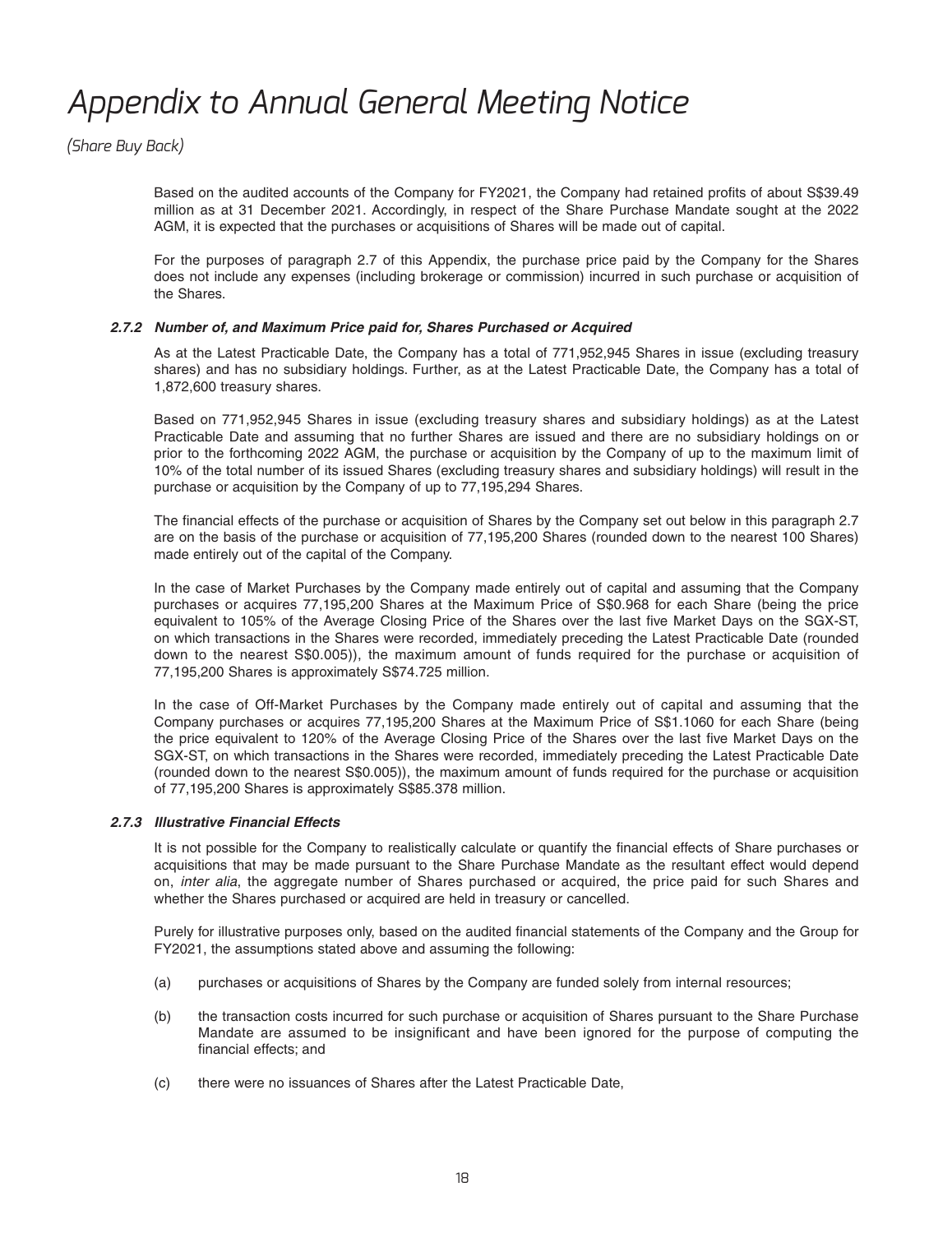*(Share Buy Back)*

 the effects of such purchases or acquisitions of Shares by way of Market Purchases and Off-Market Purchases on the financial positions of the Company and the Group under each of the following Scenarios A and B (as explained below) are as set out in the tables below:

- (i) **Scenario A**: Market Purchases or Off-Market Purchases (as the case may be) of 77,195,200 Shares made entirely out of capital and **held as treasury shares**; and
- (ii) **Scenario B**: Market Purchases or Off-Market Purchases (as the case may be) of 77,195,200 Shares made entirely out of capital and **cancelled**.

 **SHAREHOLDERS SHOULD NOTE THAT THE FINANCIAL EFFECTS SET OUT BELOW, BASED ON THE RESPECTIVE ASSUMPTIONS STATED BELOW, ARE FOR ILLUSTRATION PURPOSES ONLY AND ARE NOT NECESSARILY REPRESENTATIVE OF FUTURE FINANCIAL PERFORMANCE. IN ADDITION, THE ACTUAL IMPACT WILL DEPEND ON,** *INTER ALIA***, THE ACTUAL NUMBER AND PRICE OF SHARES THAT MAY BE PURCHASED OR ACQUIRED BY THE COMPANY, WHETHER THE PURCHASE OR ACQUISITION OF SHARES IS MADE OUT OF THE PROFITS OR CAPITAL OF THE COMPANY AND WHETHER THE SHARES PURCHASED OR ACQUIRED ARE HELD IN TREASURY OR CANCELLED.**

 Although the Share Purchase Mandate would authorise the Company to purchase up to 10% of the total number of the Company's issued Shares (excluding treasury shares and subsidiary holdings), the Company may not necessarily purchase or acquire or be able to purchase or acquire the entire 10% of the total number of the issued Shares (excluding treasury shares and subsidiary holdings) as mandated. In addition, the Company may cancel all or part of the Shares purchased or hold all or part of the Shares purchased in treasury. The Directors would emphasise that they do not propose to exercise the Share Purchase Mandate to such an extent that would, or in circumstances that might, result in a material adverse effect on the financial position of the Group taken as a whole, or result in the Company being delisted from the SGX-ST.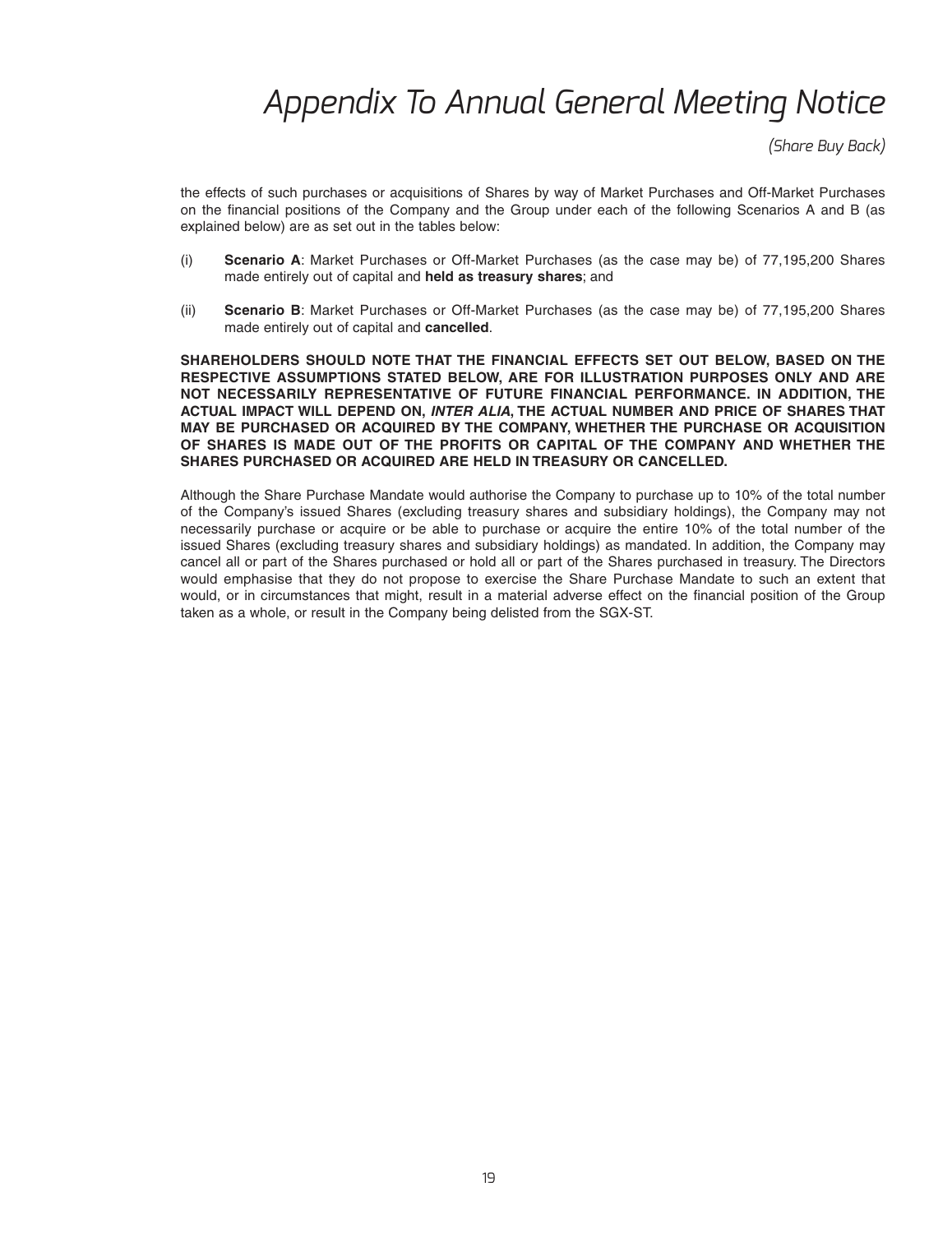*(Share Buy Back)*

### (1) **Market Purchases1**

|                                                                            | <b>GROUP</b> |                                       |                   |  |
|----------------------------------------------------------------------------|--------------|---------------------------------------|-------------------|--|
| <b>Before Share</b><br>As at 31 December 2021 (audited)<br><b>Purchase</b> |              | <b>After Share</b><br><b>Purchase</b> |                   |  |
|                                                                            |              | <b>Scenario A</b>                     | <b>Scenario B</b> |  |
|                                                                            | S\$'000      | <b>S\$'000</b>                        | <b>S\$'000</b>    |  |
| Share capital                                                              | 206,166      | 206,166                               | 131,441           |  |
| Treasury shares                                                            | (1, 843)     | (76, 568)                             | (1, 843)          |  |
| Other reserves                                                             | (3, 416)     | (3, 416)                              | (3, 416)          |  |
| Retained profits                                                           | 91,253       | 91,253                                | 91,253            |  |
| Currency translation reserve                                               | 808          | 808                                   | 808               |  |
| Shareholders' funds                                                        | 292,968      | 218,243                               | 218,243           |  |
| NAV <sup>(1)</sup>                                                         | 292,968      | 218,243                               | 218,243           |  |
| <b>Current assets</b>                                                      | 491,630      | 416,905                               | 416,905           |  |
| <b>Current liabilities</b>                                                 | 220,359      | 220,359                               | 220,359           |  |
| Net current assets                                                         | 271,271      | 196,546                               | 196,546           |  |
| Total borrowings <sup>(2)</sup>                                            | 18,033       | 18,033                                | 18,033            |  |
| Cash and bank balances                                                     | 201,512      | 126,787                               | 126,787           |  |
| Number of Shares (in '000) (3)                                             | 771,953      | 694,758                               | 694,758           |  |
| Treasury Shares (in '000) <sup>(3)</sup>                                   | 1,873        | 79,068                                | 1,873             |  |
| Weighted Average Number of Shares (in '000)                                | 743,892      | 666,697                               | 666,697           |  |
| <b>Financial Ratios</b>                                                    |              |                                       |                   |  |
| $EPS - (cents)$                                                            | 10.00        | 11.16                                 | 11.16             |  |
| NAV per Share $-$ (cents) <sup>(3)</sup>                                   | 37.95        | 31.51                                 | 31.41             |  |
| Net gearing ratio (times) (4)                                              |              |                                       |                   |  |
| Current ratio (times) (5)                                                  | 2.23         | 1.89                                  | 1.89              |  |

#### **Notes:**

1

- (1) NAV equals to total assets less total liabilities and excludes non-controlling interests.
- (2) Total borrowing comprises of bank borrowings and lease liabilities.
- (3) Based on the number of Shares issued as at the Latest Practicable Date and adjusted for the effect of the Share purchases or acquisitions.
- (4) Net gearing ratio means total borrowings less cash and bank balances divided by shareholders' funds.
- (5) Current ratio means current assets divided by current liabilities.

This is computed based on 771,952,945 Shares in issue as at the Latest Practicable Date.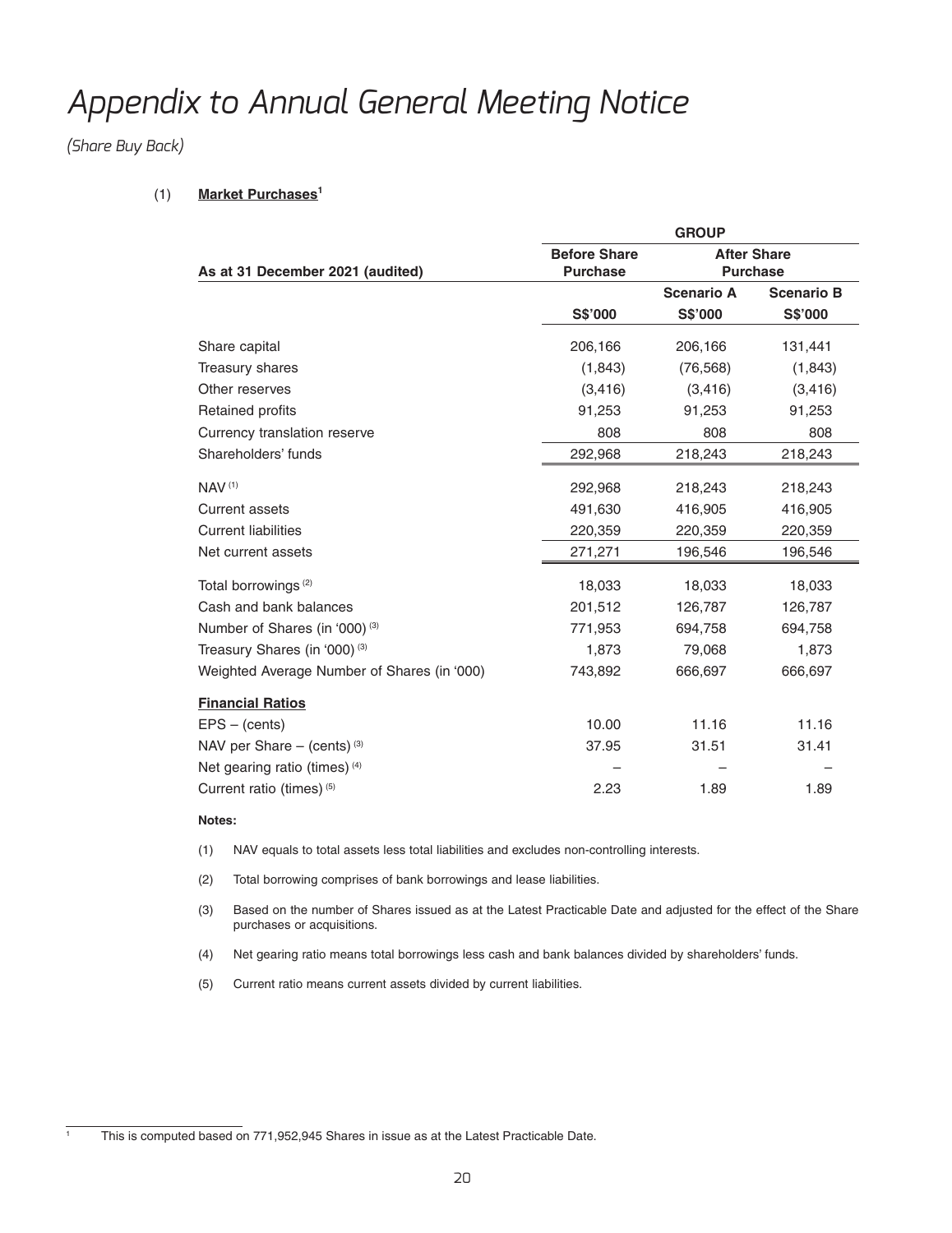*(Share Buy Back)*

|                                             | <b>COMPANY</b>                         |                                       |                   |  |  |
|---------------------------------------------|----------------------------------------|---------------------------------------|-------------------|--|--|
| As at 31 December 2021 (audited)            | <b>Before Share</b><br><b>Purchase</b> | <b>After Share</b><br><b>Purchase</b> |                   |  |  |
|                                             |                                        | <b>Scenario A</b>                     | <b>Scenario B</b> |  |  |
|                                             | <b>S\$'000</b>                         | S\$'000                               | <b>S\$'000</b>    |  |  |
| Share capital                               | 206,166                                | 206,166                               | 131,441           |  |  |
| Treasury shares                             | (1, 843)                               | (76, 568)                             | (1, 843)          |  |  |
| Capital reserve                             | 11,651                                 | 11,651                                | 11,651            |  |  |
| <b>Retained profits</b>                     | 39,490                                 | 39,490                                | 39,490            |  |  |
| Shareholders' funds                         | 255,464                                | 180,739                               | 181,739           |  |  |
| <b>NAV (1)</b>                              | 255,464                                | 180,739                               | 180,739           |  |  |
| Current assets                              | 212,205                                | 137,480                               | 137,480           |  |  |
| <b>Current liabilities</b>                  | 32,992                                 | 32,992                                | 32,992            |  |  |
| Net current assets                          | 179,213                                | 104,488                               | 104,488           |  |  |
| Total borrowings <sup>(2)</sup>             | 939                                    | 939                                   | 939               |  |  |
| Cash and bank balances                      | 192,213                                | 117,488                               | 117,488           |  |  |
| Number of Shares (in '000) <sup>(3)</sup>   | 771,953                                | 694,758                               | 694,758           |  |  |
| Treasury Shares (in '000) <sup>(3)</sup>    | 1,873                                  | 79,068                                | 1,873             |  |  |
| Weighted Average Number of Shares (in '000) | 743,892                                | 666,697                               | 666,697           |  |  |
| <b>Financial Ratios</b>                     |                                        |                                       |                   |  |  |
| $EPS - (cents)$                             | 5.84                                   | 6.51                                  | 6.51              |  |  |
| NAV per Share $-$ (cents) <sup>(3)</sup>    | 33.09                                  | 26.01                                 | 26.01             |  |  |
| Net gearing ratio (times) (4)               |                                        |                                       |                   |  |  |
| Current ratio (times) (5)                   | 6.43                                   | 4.17                                  | 4.17              |  |  |

#### **Notes:**

(1) NAV equals to total assets less total liabilities and excludes non-controlling interests.

(2) Total borrowing comprises of bank borrowings and lease liabilities.

 (3) Based on the number of Shares issued as at the Latest Practicable Date and adjusted for the effect of the Share purchases or acquisitions.

(4) Net gearing ratio means total borrowings less cash and bank balances divided by shareholders' funds.

(5) Current ratio means current assets divided by current liabilities.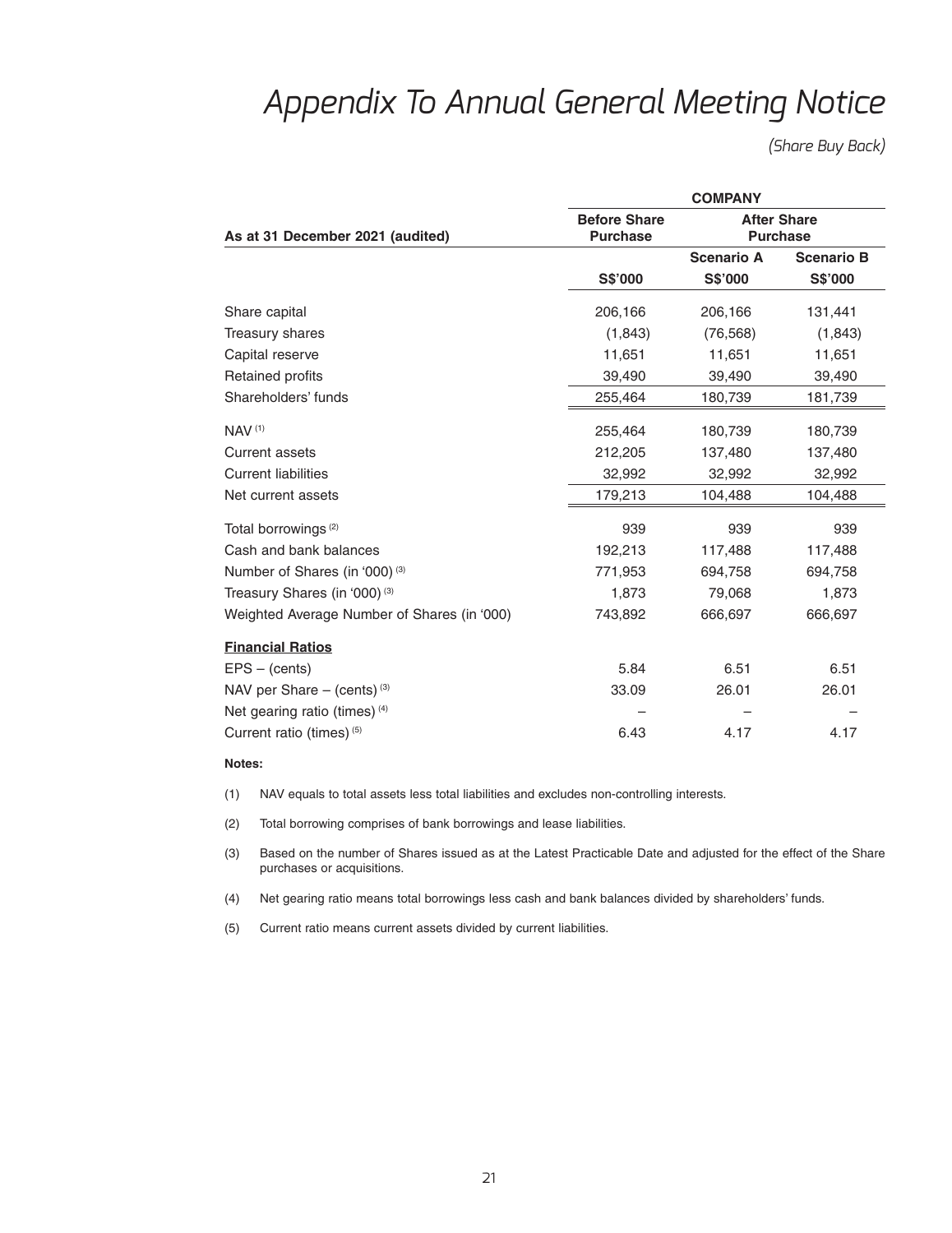*(Share Buy Back)*

 (a) Scenario A: Market Purchases of 77,195,200 Shares made entirely out of capital and held as treasury shares.(1)

 As illustrated under Scenario A in the tables above, such purchase of Shares will have the effect of reducing the working capital and NAV of the Company and of the Group by the dollar value of the Shares purchased. The consolidated NAV per Share of the Group as at 31 December 2021 will decrease from 37.95 cents to 31.41 cents.

(b) Scenario B: Market Purchases of 77,195,200 Shares made entirely out of capital and cancelled.(1)

 As illustrated under Scenario B in the tables above, such purchase of Shares will have the effect of reducing the working capital and NAV of the Company and of the Group by the dollar value of the Shares purchased. The consolidated NAV per Share of the Group as at 31 December 2021 will decrease from 37.95 cents to 31.41 cents.

### **Note:**

 (1) Assuming that the purchase of Shares had taken place on 1 January 2022, the consolidated basic EPS of the Group for FY2021 would be increased from 10.00 cents to 11.16 cents per Share as a result of the reduction in the number of issued Shares. No adjustments have been made to take into account foregone interest income as a result of the use of funds for the purchase of Shares.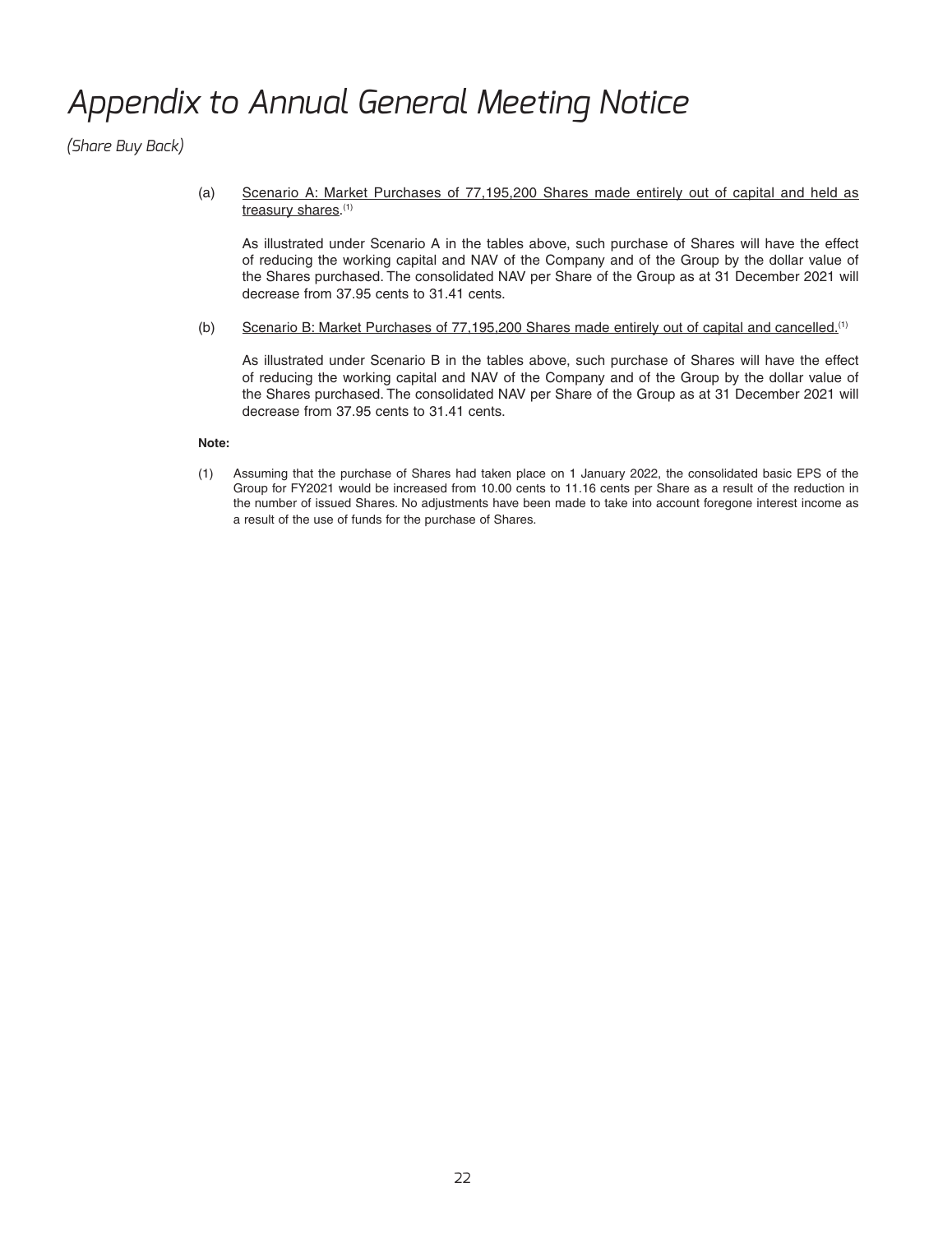*(Share Buy Back)*

### (2) Off-Market Purchases<sup>2</sup>

|                                             | <b>GROUP</b>                           |                                       |                   |  |
|---------------------------------------------|----------------------------------------|---------------------------------------|-------------------|--|
| As at 31 December 2021 (audited)            | <b>Before Share</b><br><b>Purchase</b> | <b>After Share</b><br><b>Purchase</b> |                   |  |
|                                             |                                        | <b>Scenario A</b>                     | <b>Scenario B</b> |  |
|                                             | S\$'000                                | <b>S\$'000</b>                        | <b>S\$'000</b>    |  |
| Share capital                               | 206,166                                | 206,166                               | 120,788           |  |
| Treasury shares                             | (1, 843)                               | (87, 221)                             | (1,843)           |  |
| Other reserves                              | (3, 416)                               | (3, 416)                              | (3, 416)          |  |
| Retained profits                            | 91,253                                 | 91,253                                | 91,253            |  |
| Currency translation reserve                | 808                                    | 808                                   | 808               |  |
| Shareholders' funds                         | 292,968                                | 207,590                               | 207,590           |  |
| <b>NAV (1)</b>                              | 292,968                                | 207,590                               | 207,590           |  |
| <b>Current assets</b>                       | 491,630                                | 406,252                               | 406,252           |  |
| <b>Current liabilities</b>                  | 220,359                                | 220,359                               | 220,359           |  |
| Net current assets                          | 271,271                                | 185,893                               | 185,893           |  |
| Total borrowings <sup>(2)</sup>             | 18,033                                 | 18,033                                | 18,033            |  |
| Cash and bank balances                      | 201,512                                | 116,134                               | 116,134           |  |
| Number of Shares (in '000) <sup>(3)</sup>   | 771,953                                | 694,758                               | 694,758           |  |
| Treasury Shares (in '000) (3)               | 1,873                                  | 79,068                                | 1,873             |  |
| Weighted Average Number of Shares (in '000) | 743,892                                | 666,697                               | 666,697           |  |
| <b>Financial Ratios</b>                     |                                        |                                       |                   |  |
| $EPS - (cents)$                             | 10.00                                  | 11.16                                 | 11.16             |  |
| NAV per Share $-$ (cents) <sup>(3)</sup>    | 37.95                                  | 29.88                                 | 29.88             |  |
| Net gearing ratio (times) (4)               |                                        |                                       |                   |  |
| Current ratio (times) (5)                   | 2.23                                   | 1.84                                  | 1.84              |  |

#### **Notes:**

- (1) NAV equals to total assets less total liabilities and excludes non-controlling interests.
- (2) Total borrowing comprises of bank borrowings and lease liabilities.
- (3) Based on the number of Shares issued as at the Latest Practicable Date and adjusted for the effect of the Share purchases or acquisitions.
- (4) Net gearing ratio means total borrowings less cash and bank balances divided by shareholders' funds.
- (5) Current ratio means current assets divided by current liabilities.

<sup>2</sup> This is computed based on 771,952,945 Shares in issue as at the Latest Practicable Date.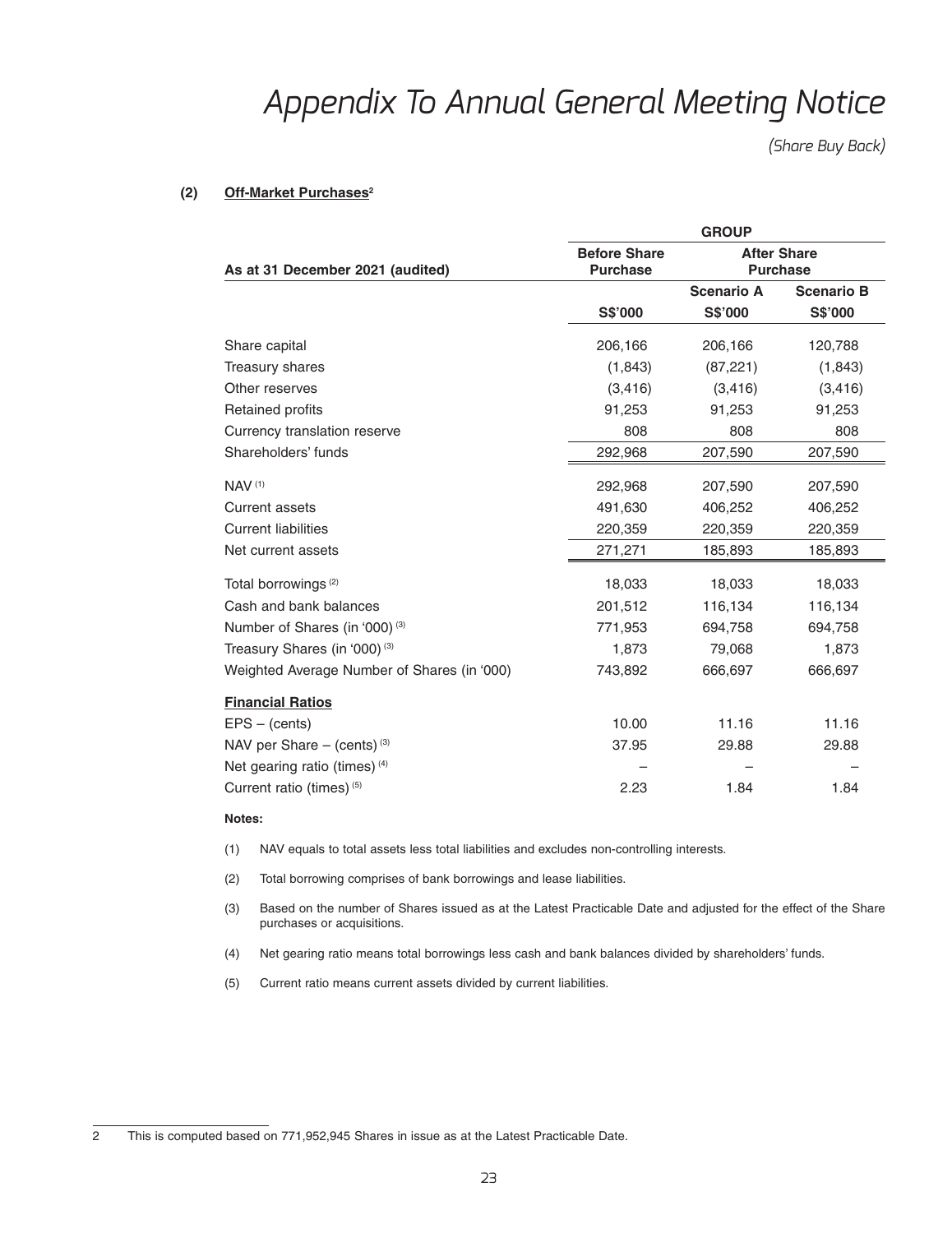*(Share Buy Back)*

|                                             | <b>COMPANY</b>                         |                                       |                   |  |
|---------------------------------------------|----------------------------------------|---------------------------------------|-------------------|--|
| As at 31 December 2021 (audited)            | <b>Before Share</b><br><b>Purchase</b> | <b>After Share</b><br><b>Purchase</b> |                   |  |
|                                             |                                        | <b>Scenario A</b>                     | <b>Scenario B</b> |  |
|                                             | S\$'000                                | S\$'000                               | S\$'000           |  |
| Share capital                               | 206,166                                | 206,166                               | 120,788           |  |
| Treasury shares                             | (1,843)                                | (87, 221)                             | (1, 843)          |  |
| Capital reserve                             | 11,651                                 | 11,651                                | 11,651            |  |
| Retained profits                            | 39,490                                 | 39,490                                | 39,490            |  |
| Shareholders' funds                         | 255,464                                | 170,086                               | 170,086           |  |
| <b>NAV (1)</b>                              | 255,464                                | 170,086                               | 170,086           |  |
| Current assets                              | 212,205                                | 126,827                               | 126,827           |  |
| <b>Current liabilities</b>                  | 32,992                                 | 32,992                                | 32,992            |  |
| Net current assets                          | 179,213                                | 93,835                                | 93,835            |  |
| Total borrowings <sup>(2)</sup>             | 939                                    | 939                                   | 939               |  |
| Cash and bank balances                      | 192,213                                | 106,835                               | 106,835           |  |
| Number of Shares (in '000) <sup>(3)</sup>   | 771,953                                | 694,758                               | 694,758           |  |
| Treasury Shares (in '000) <sup>(3)</sup>    | 1,873                                  | 79,068                                | 1,873             |  |
| Weighted Average Number of Shares (in '000) | 743,892                                | 666,697                               | 666,697           |  |
| <b>Financial Ratios</b>                     |                                        |                                       |                   |  |
| $EPS - (cents)$                             | 5.84                                   | 6.51                                  | 6.51              |  |
| NAV per Share $-$ (cents) <sup>(3)</sup>    | 33.09                                  | 24.48                                 | 24.48             |  |
| Net gearing ratio (times) (4)               |                                        |                                       |                   |  |
| Current ratio (times) (5)                   | 6.43                                   | 3.84                                  | 3.84              |  |

### **Notes:**

(1) NAV equals to total assets less total liabilities and exclude non-controlling interests.

(2) Total borrowing comprises of bank borrowings and lease liabilities.

 (3) Based on the number of Shares issued as the Latest Practicable Date and adjusted for the effect of the Share purchases or acquisitions.

(4) Net gearing ratio means total borrowings less cash and bank balances divided by shareholders' funds.

(5) Current ratio means current assets divided by current liabilities.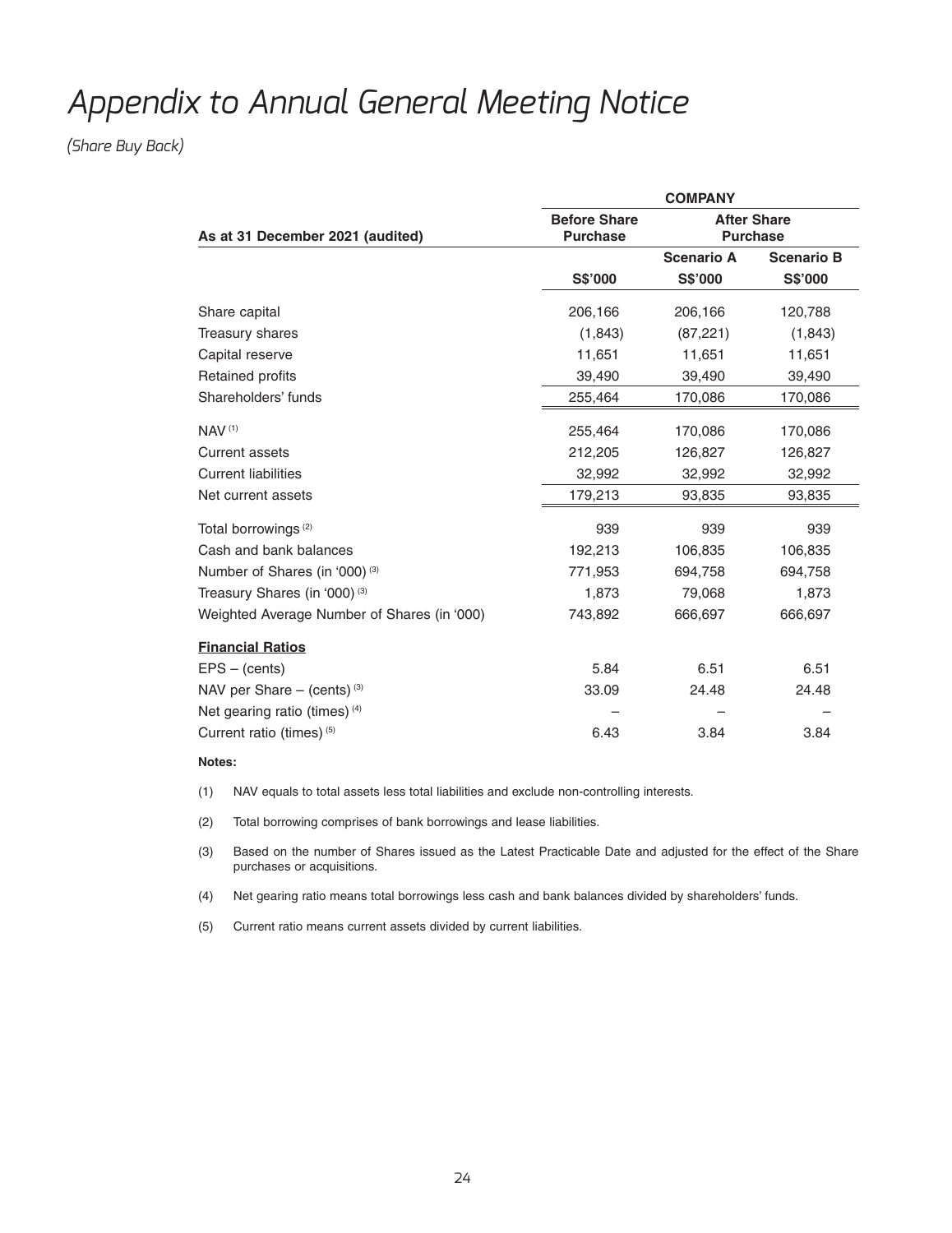*(Share Buy Back)*

 (a) Scenario A: Off-Market Purchases of 77,195,200 Shares made entirely out of capital and held as treasury shares.(1)

 As illustrated under Scenario A in the tables above, such purchase of Shares will have the effect of reducing the working capital and NAV of the Company and of the Group by the dollar value of the Shares purchased. The consolidated NAV per Share of the Group as 31 December 2021 will decrease from 37.95 cents to 29.88 cents.

 (b) Scenario B: Off-Market Purchases of 77,195,200 Shares made entirely out of capital and cancelled.(1)

 As illustrated under Scenario B in the tables above, such purchase of Shares will have the effect of reducing the working capital and NAV of the Company and of the Group by the dollar value of the Shares purchased. The consolidated NAV per Share of the Group as at 31 December 2021 will decrease from 37.95 cents to 29.88 cents.

#### **Note:**

 (1) Assuming that the purchase of Shares had taken place on 1 January 2022, the consolidated basic EPS of the Group for FY2021 would be increased from 10.00 cents to 11.16 cents per Share as a result of the reduction in the number of issued Shares. No adjustments have been made to take into account foregone interest income as a result of the use of funds for the purchase of Shares.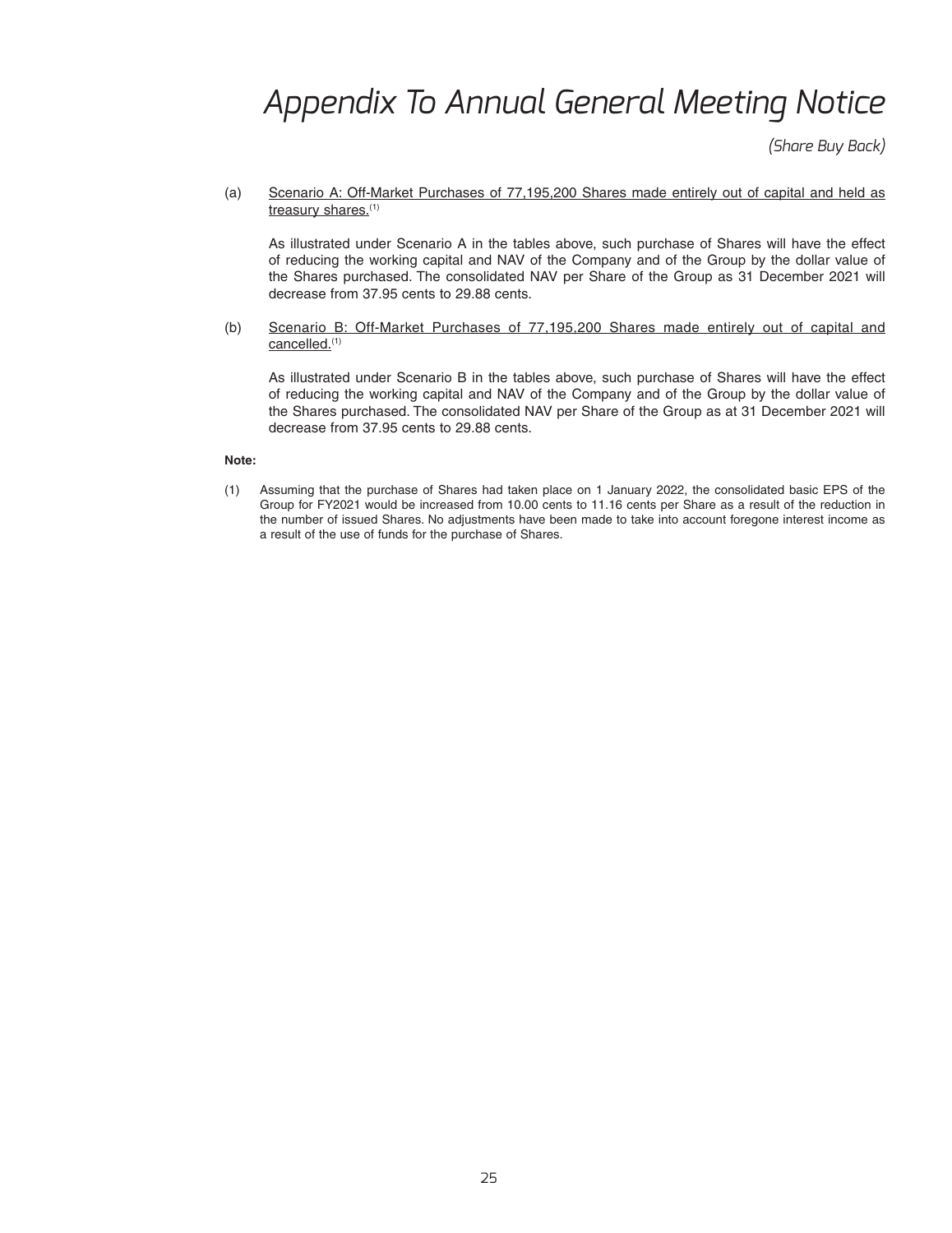*(Share Buy Back)*

### **2.8 Tax Implications**

 Shareholders who are in doubt as to their respective tax positions or any tax implications arising from the purchase or acquisition of Shares by the Company, including those who may be subject to tax in a jurisdiction outside Singapore, should consult their own professional advisers.

### **2.9 Listing Manual**

### *2.9.1 No Purchases during Price Sensitive Developments*

 Whilst the Listing Manual does not expressly prohibit any purchase of shares by a listed company during any particular time or times, because the listed company would be regarded as an "insider" in relation to any proposed purchase or acquisition of its issued shares, the Company will not undertake any purchase or acquisition of Shares pursuant to the proposed Share Purchase Mandate at any time after a price sensitive development has occurred or has been the subject of a consideration and/or decision of the board of directors of the Company until the price sensitive information has been publicly announced.

 In particular, in line with Rule 1207(19) of the Listing Manual, the Company will not purchase or acquire any Shares through Market Purchases or Off-Market Purchases during the period of one (1) month immediately preceding the announcement of the Company's half-year and full year financial statements (if the Company does not announce its quarterly financial statements) or, if the Company announces its quarterly financial statements (whether required by the SGX-ST or otherwise), during the period of two (2) weeks immediately preceding the announcement of the Company's financial statements for each of the first three quarters of its financial year and one month before the announcement of the Company's full year financial statements.

### *2.9.2 Listing Status of the Shares*

 Under Rule 723 of the Listing Manual, a listed company shall ensure that at least 10% of the total number of issued Shares excluding treasury shares (excluding preference shares and convertible equity securities) in a class that is listed is at all times held by the public. The word "public" is defined in the Listing Manual as persons other than directors, chief executive officer, substantial shareholders, or controlling shareholders of the listed company and its subsidiaries, as well as the associates of such persons.

As at the Latest Practicable Date, there are approximately 229,555,345 Shares, representing approximately 29.74 % of the total number of issued Shares (excluding treasury shares), held by the public. In the event that the Company purchases the maximum of 10% of its total number of issued Shares (excluding treasury shares) from public Shareholders, based on information available as at the Latest Practicable Date, the percentage of the Company's public float would be reduced to approximately 21.93% of the total number of Shares in issue (excluding treasury shares). Accordingly, based on information available as at the Latest Practicable Date, the Directors are of the view that, at present, there is a sufficient number of Shares in issue (excluding treasury shares) held by public Shareholders that would permit the Company to potentially undertake purchases or acquisitions of Shares through Market Purchases up to the full 10% limit pursuant to the Share Purchase Mandate without affecting adversely the listing status of the Shares on the SGX-ST, and the number of Shares remaining in the hands of the public will not fall to such a level as to cause market illiquidity or adversely affect orderly trading of the Shares.

 Although the Share Purchase Mandate would authorise the Company to purchase up to 10% of the total number of the Company's issued Shares (excluding treasury shares and subsidiary holdings), the Company may not necessarily purchase or acquire or be able to purchase or acquire the entire 10% of the total number of the issued Shares (excluding treasury shares and subsidiary holdings) as mandated. The Directors would emphasise that they do not propose to exercise the Share Purchase Mandate to such an extent that would, or in circumstances that might, result in the Company being delisted from the SGX-ST.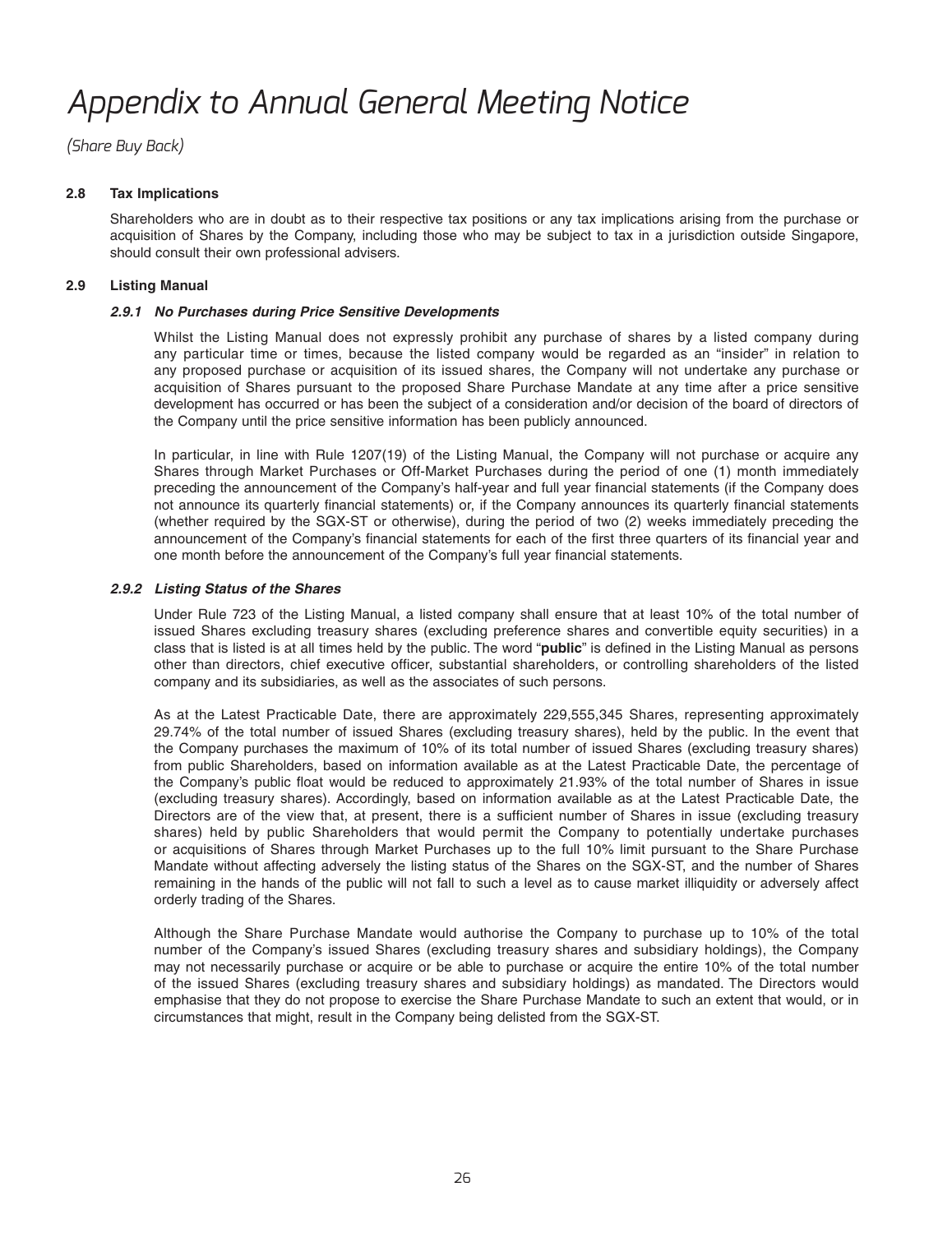*(Share Buy Back)*

#### *2.9.3 Reporting Requirements*

The Listing Manual specifies that a listed company shall report all purchases or acquisitions of its shares to the SGX-ST not later than 9.00 a.m.:

- (a) in the case of a Market Purchase, on the Market Day following the day of purchase or acquisition of any of its shares; and
- (b) in the case of an Off-Market Purchase, on the second Market Day after the close of acceptances of the offer.

 Such announcement must include details of the date of the purchase, the total number of shares purchased, the number of shares cancelled, the number of shares held as treasury shares, the purchase price per share or the highest and lowest prices paid for such shares, as applicable, the total consideration (including stamp duties and clearing charges) paid or payable for the shares, the number of shares purchased as at the date of announcement (on a cumulative basis), the number of issued shares (excluding treasury shares and subsidiary holdings) after the purchase, the number of treasury shares held after the purchase and the number of subsidiary holdings after the purchase.

 The Directors are required, under the Companies Act, to lodge with ACRA within 30 days of the purchase or acquisition of Shares on the SGX-ST the notice of purchase or acquisition of the Shares in the prescribed form and provide certain particulars including the date of the purchase or acquisition, the number of Shares purchased or acquired, the number of Shares cancelled, the number of Shares held as treasury shares, the issued share capital of the Company before and after the purchase or acquisition, the amount of consideration paid by the Company for the purchase or acquisition of the Shares, and whether the Shares were purchased or acquired out of the profits or the capital of the Company.

#### *2.9.4 Listing Rules*

 The Listing Manual restricts a listed company from purchasing its shares by way of market purchases at a price per share which is more than 5% above the Average Closing Price. The Maximum Price for the Shares in relation to Market Purchases referred to in paragraph 2.4.4 above complies with this requirement. Although the Listing Manual does not prescribe a maximum price in relation to purchases of shares by way of off-market purchases, the Company has set a cap of 20% above the average closing price of the Shares as the Maximum Price for the Shares to be purchased or acquired by way of an Off-Market Purchase.

#### **2.10 Certain Take-over Code implications arising from the Proposed Share Purchase Mandate**

 Certain take-over implications arising from the purchase or acquisition of Shares by the Company pursuant to the Share Purchase Mandate are summarised below.

 If, as a result of any purchase or acquisition of Shares made by the Company under the Share Purchase Mandate, the proportionate interest of a Shareholder and persons acting in concert with him in the voting capital of the Company increases, such increase will be treated as an acquisition for the purposes of Rule 14 of the Take-over Code. Consequently, a Shareholder or group of Shareholders acting in concert could obtain or consolidate effective control of the Company and become obliged to make a take-over offer for the Company under Rule 14.

 Under the Take-over Code, persons acting in concert comprise individuals or companies who, pursuant to an agreement or understanding (whether formal or informal), co-operate, through the acquisition by any of them of shares in a company, to obtain or consolidate effective control of that company. Unless the contrary is established, the Take-over Code presumes, *inter alia*, the following individuals and companies to be acting in concert with each other: (a) a company with any of its directors (together with their close relatives, related trusts as well as companies controlled by any of the directors, their close relatives and related trusts) and (b) a company, its parent, subsidiaries and fellow subsidiaries, and their associated companies and companies of which such companies are associated companies, all with each other. For this purpose, a company is an associated company of another company if the second-mentioned company owns or controls at least 20% but not more than 50% of the voting rights of the first-mentioned company.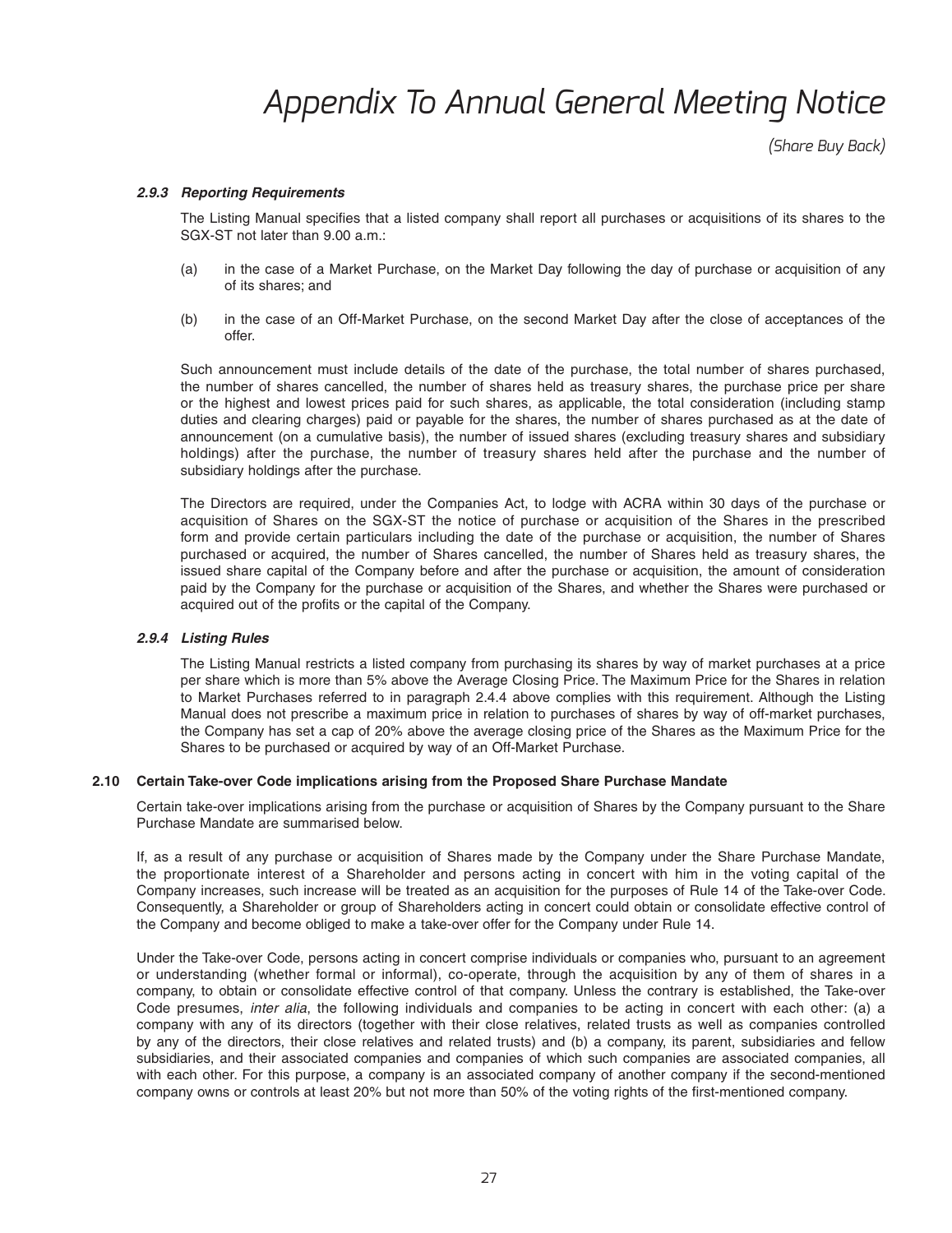*(Share Buy Back)*

 The circumstances under which Shareholders, including Directors, and persons acting in concert with them, respectively, will incur an obligation to make a take-over offer as a result of a purchase or acquisition of Shares by the Company are set out in Rule 14 and Appendix 2 of the Take-over Code.

 In general terms, the effect of Rule 14 and Appendix 2 is that unless exempted, Directors and persons acting in concert with them will incur an obligation to make a take-over offer under Rule 14 if, as a result of a purchase or acquisition of Shares by the Company:

- (a) the percentage of voting rights held by such Directors and their concert parties in the Company increases to 30% or more; or
- (b) if the Directors and their concert parties hold between 30% and 50% of the Company's voting rights, and their voting rights increase by more than 1% in any period of six months.

 Under Appendix 2 of the Take-over Code, a Shareholder not acting in concert with the Directors will not be required to make a take-over offer under Rule 14 if, as a result of the Company purchasing or acquiring its Shares, the voting rights of such Shareholder would increase to 30% or more, or, if such Shareholder holds between 30% to 50% of the Company's voting rights, the voting rights of such Shareholder would increase by more than 1% in any period of six months. Such Shareholder need not abstain from voting in respect of the resolution authorising the Share Purchase Mandate.

 Any Shares held by the Company as treasury shares shall be excluded from the calculation of the percentages of voting rights under the Take-over Code referred to above.

### *2.10.1 Shareholding Interests of Directors*

 Based on information in the Register of Directors' Shareholdings as at the Latest Practicable Date, the interests of the Directors in the Shares of the Company before and after the purchase or acquisition of Shares pursuant to the Share Purchase Mandate, on the basis that (a) the Company purchases the maximum of 10% of the total number of issued Shares (excluding treasury shares) as at the Latest Practicable Date, (b) there is no change in the number of Shares in which the Directors have an interest as at the Latest Practicable Date, (c) there are no further issues of Shares, and (d) there are no subsidiary holdings, will be as follows:

| Number of Shares Held               |                                  |                                  |                          |                                             |                                            |  |
|-------------------------------------|----------------------------------|----------------------------------|--------------------------|---------------------------------------------|--------------------------------------------|--|
| <b>Name of Director</b>             | <b>Direct</b><br><b>Interest</b> | <b>Deemed</b><br><b>Interest</b> | Total<br><b>Interest</b> | % Before<br><b>Share</b><br><b>Purchase</b> | % After<br><b>Share</b><br><b>Purchase</b> |  |
| Michael Mun Hong Yew <sup>(1)</sup> | —                                | 542,197,600                      | 542,197,600              | 70.2371                                     | 78.0412                                    |  |
| Jeremy Mun Weng Hung <sup>(2)</sup> | —                                | 200,000                          | 200,000                  | 0.0259                                      | 0.0288                                     |  |
| Tan Teik Seng                       |                                  |                                  |                          |                                             |                                            |  |
| Larry Tan                           |                                  |                                  |                          |                                             |                                            |  |
| Christopher Huang                   |                                  |                                  |                          |                                             |                                            |  |

#### **Notes:**

- (1) Mr Michael Mun Hong Yew is the sole shareholder of AVS Investments Pte. Ltd. ("**AVSI**"), which in turn holds approximately 84.09% of the issued and paid up share capital of Azventure Investments Ltd. ("**AZ I**"). Accordingly, Mr Mun Hong Yew is deemed to have an interest in all of AZI's shareholding in the Company.
- (2) Mr Jeremy Mun Weng Hung is deemed to be interested in 200,000 Shares in the capital of the Company held by DBS Nominees Pte. Ltd. as his nominee.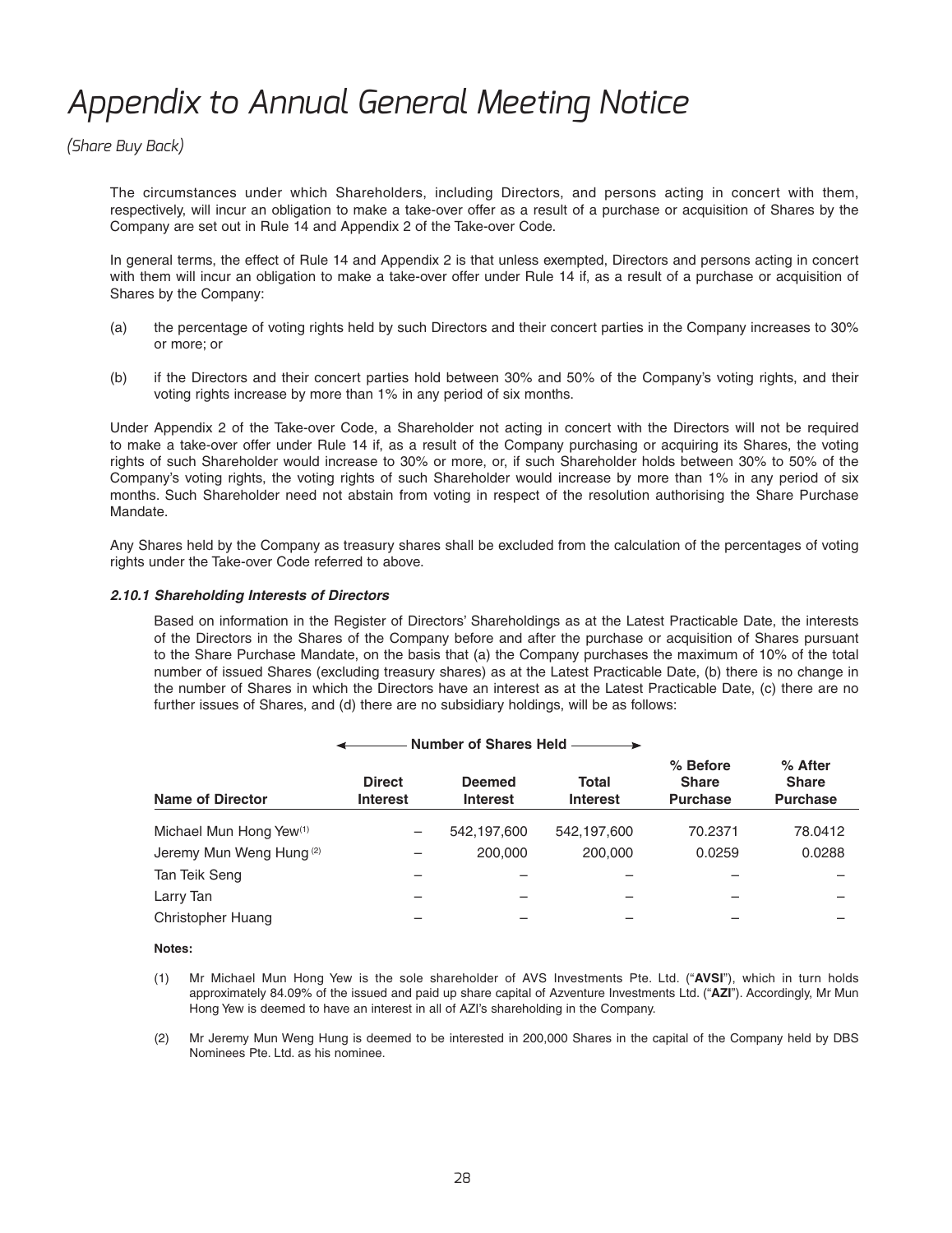*(Share Buy Back)*

#### *2.10.2 Shareholding Interests of Substantial Shareholders*

Based on information in the Register of Substantial Shareholders as at the Latest Practicable Date, the interests of the substantial shareholders of the Company ("**Substantial Shareholders**") in the Shares of the Company before and after the purchase or acquisition of Shares pursuant to the Share Purchase Mandate, on the basis that (a) the Company purchases or acquires the maximum of 10% of the total number of issued Shares (excluding treasury shares) as at the Latest Practicable Date, (b) there is no change in the number of Shares in which the Substantial Shareholders have an interest as at the Latest Practicable Date, (c) there are no further issues of Shares, and (d) there are no subsidiary holdings, will be as follows:

| Number of Shares Held                                                       |                                  |                                  |                            |                                             |                                              |  |  |
|-----------------------------------------------------------------------------|----------------------------------|----------------------------------|----------------------------|---------------------------------------------|----------------------------------------------|--|--|
| <b>Name of Substantial</b><br><b>Shareholder</b>                            | <b>Direct</b><br><b>Interest</b> | <b>Deemed</b><br><b>Interest</b> | Total<br><b>Interest</b>   | % Before<br><b>Share</b><br><b>Purchase</b> | $%$ After<br><b>Share</b><br><b>Purchase</b> |  |  |
| Azventure Investments<br>$Ltd.$ <sup>(1)</sup>                              | 542,197,600                      |                                  | 542.197.600                | 70.2371                                     | 78.0412                                      |  |  |
| AVS Investments Pte.<br>$Ltd.$ $(2)$<br>Michael Mun Hong Yew <sup>(3)</sup> | —<br>$\overline{\phantom{m}}$    | 542,197,600<br>542,197,600       | 542,197,600<br>542,197,600 | 70.2371<br>70.2371                          | 78.0412<br>78.0412                           |  |  |

#### **Notes:**

- (1) AZI is directly interested in 542,197,600 Shares in the Company.
- (2) AVSI holds approximately 84.09% of the issued and paid up share capital of AZI. Accordingly, AVSI is deemed to have an interest in all of AZI's shareholding in the Company.
- (3) Mr Mun Hong Yew is the sole shareholder of AVSI, which in turn holds approximately 84.09% of the issued and paid up share capital of AZI. Accordingly, Mr Mun Hong Yew is deemed to have an interest in all of AZI's shareholding in the Company. Mr Mun Hong Yew is also a director of both AZI and AVSI.

#### *2.10.3 Consequences of Share Purchases or Acquisitions by the Company*

 Based on the Register of Directors' Shareholdings and the Register of Substantial Shareholders of the Company, since the aggregate shareholdings and voting rights of Messrs Mun Hong Yew and Mun Weng Hung and their concert party(ies) (the "**Relevant Directors**") in the Company are more than 50% of the total number of issued Shares (excluding treasury shares) as at the Latest Practicable Date, the Relevant Directors would not be obliged to make a mandatory take-over offer for the Company under the Take-over Code in the event that the Company purchases or acquires the maximum 77,195,294 Shares (being 10% of the total number of issued Shares (excluding treasury shares and subsidiary holdings) as at the Latest Practicable Date) (rounded to the nearest hundred Share) pursuant to the Share Purchase Mandate.

 The Directors are not aware of any other Substantial Shareholder or Director who would become obliged to make a take-over offer for the Company under Rule 14 of the Take-over Code as a result of the purchase by the Company of the maximum limit of 10% of its total number of issued Shares (excluding treasury shares) as at the Latest Practicable Date.

 **THE STATEMENTS HEREIN DO NOT PURPORT TO BE A COMPREHENSIVE OR EXHAUSTIVE DESCRIPTION OF ALL IMPLICATIONS THAT MAY ARISE UNDER THE TAKE-OVER CODE. SHAREHOLDERS WHO ARE IN DOUBT AS TO WHETHER THEY WOULD INCUR ANY OBLIGATION TO MAKE A TAKE-OVER OFFER UNDER THE TAKE-OVER CODE AS A RESULT OF ANY PURCHASE OR ACQUISITION OF SHARES BY THE COMPANY PURSUANT TO THE SHARE PURCHASE MANDATE ARE ADVISED TO CONSULT THEIR PROFESSIONAL ADVISERS AND/OR THE SECURITIES INDUSTRY COUNCIL OF SINGAPORE AT THE EARLIEST OPPORTUNITY.**